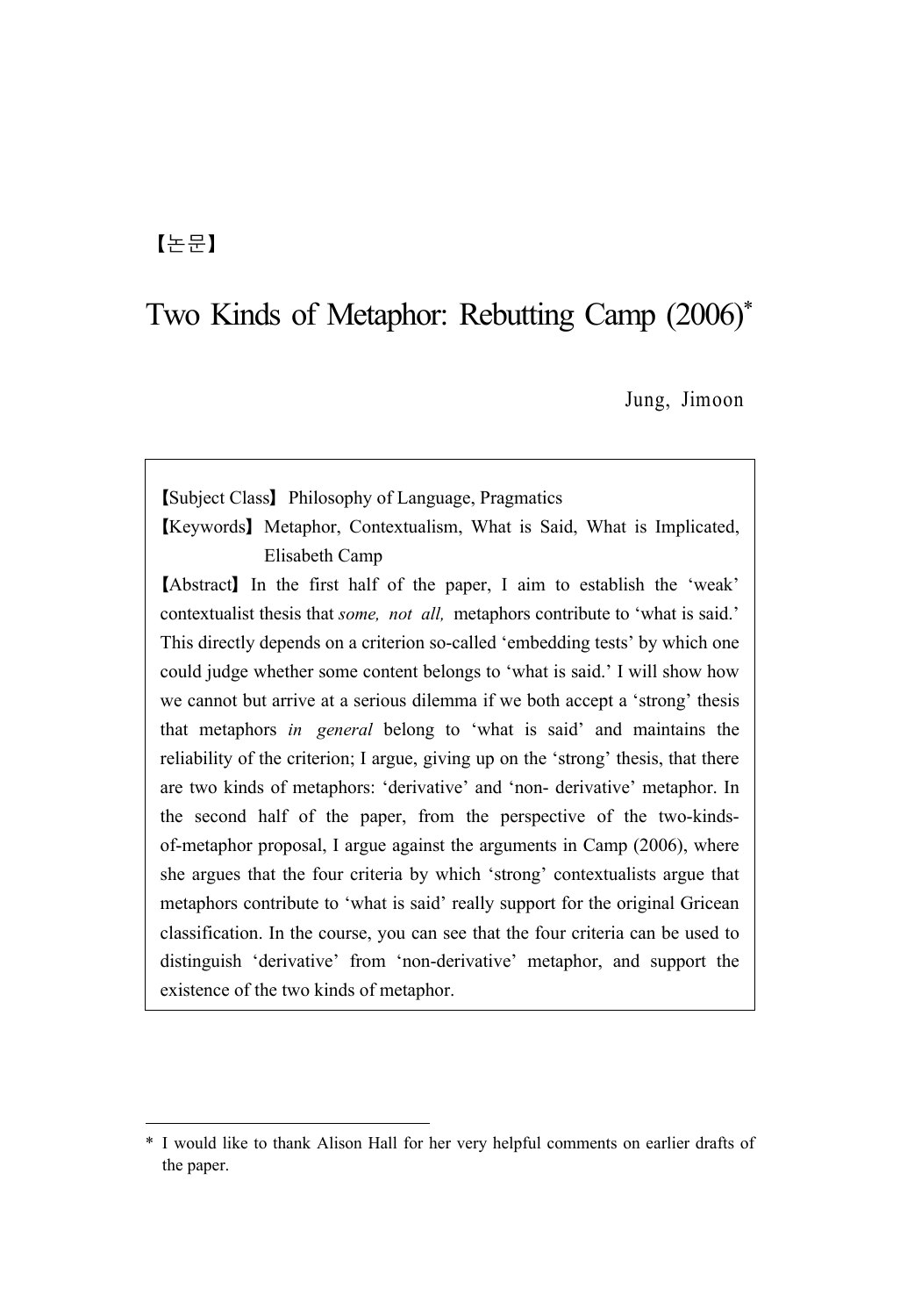# Ⅰ. Introduction

Consider the utterances of the following sentences:

(1) Mary is a bulldozer.

(2) The hourglass whispers to the lion's paw.1)

It seems that there exists an intuitive gap between the "depths" of the metaphors: (2) sounds much "deeper" in the sense that it seems to be intended to evoke a wider range of perspectives than (1). Is this intuitive gap between them just a misleading appearance or a reality that we need to explain? If it is real, then what is responsible for the gap? These are the questions I will address in this paper.

Traditionally, the following two basic related assumptions on metaphor have been widely accepted as innocent: (i) that metaphor belongs to 'what is implicated,' or is derived as a kind of implicature (Grice 1989, Martinich 1984, Searle 1979), and (ii) that it comprises a single distinct kind in terms of it being an implicature. I will call this position "a 'traditional' thesis on metaphor".

The assumption of (i), however, has been recently challenged by 'contextualists,' who argue that metaphor rather contributes to 'what is said,' or the intuitive truth conditional content of an utterance (Sperber and Wilson 2006, Carston 2002, Recanati 2004, Bezuidenhout 2001). This position is supported by using several criteria. And (ii) also is accordingly changed into this: metaphor is a single kind in that it belongs to 'what is said.' I will call this position on metaphor "a 'strong' contextualist thesis on metaphor."

<sup>1)</sup> I borrowed this example from p. 287 of Camp (2006), which says that the metaphor is extracted from W. H. Auden's 'Our Bias', translated by Alex Sitnisky.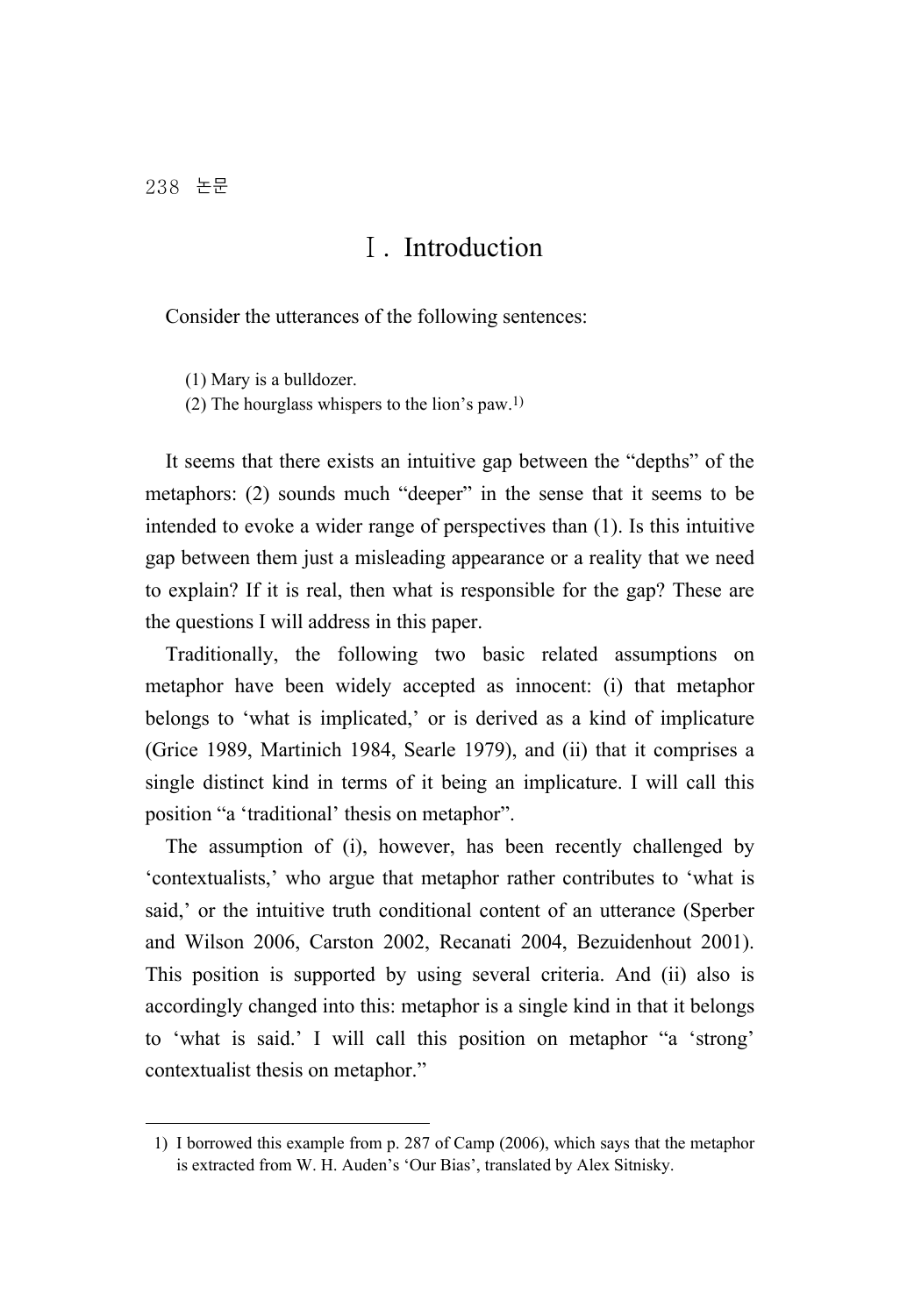In this paper, I envisage a middle way between the two positions. They seem to have gone too far. Partially agreeing with each position, I will argue that some metaphors are implicatures, or belong to 'what is implicated' while the others are not a kind of implicature and do contribute to 'what is said,' the truth conditional content (though do, generally, give rise to at least some implicatures). I will call this position "a 'weak' contextualist thesis." An important result of this division is that there are two kinds of metaphor, 'derivative' and 'non-derivative': the former conforms to the 'traditional' view while the latter does to the 'strong' contextualist view.2) If my argument is successful, both the two traditional assumptions are refuted: some metaphors belong to 'what is said', and, accordingly, there are two kinds of metaphor in terms of the underlying distinct interpretative processes by which they are communicated.3) This will be done in the first half of the paper.

In the second half, from the perspective of the two-kinds-of-metaphor proposal, I try to rebut the arguments of Camp (2006), where Camp argues that the four criteria by which contextualists argue that metaphors contribute to 'what is said' really support for the original Gricean classification. Finally, you can see that the criteria can be used to

<sup>2)</sup> Long after finishing writing up the draft of this paper in 2009, I've recently come to know that in her 2010 paper Robyn Carston has changed her position into a quite similar one to mine: there are two routes or modes of metaphor processing. Hence, strictly speaking, my argument in this paper is not against her current position, but against her past position, which is still supported by other 'strong' contextualists I mentioned. Even though she changed her position, I think that her argumentative strategy using 'embedding tests' for her past position is still valid in the explanation of what I will call 'non-derivative' metaphor.

<sup>3)</sup> Note that what I mean by 'distinct interpretative processes' is not about the overall mechanism of linguistic interpretation but about whether an interpretation of metaphor is 'derivative' or 'non-derivative,' which I will explain in the section 2. As Carston (2002, p. 352) argues, I also think the same mechanism of interpretation applies to the two kinds of metaphor.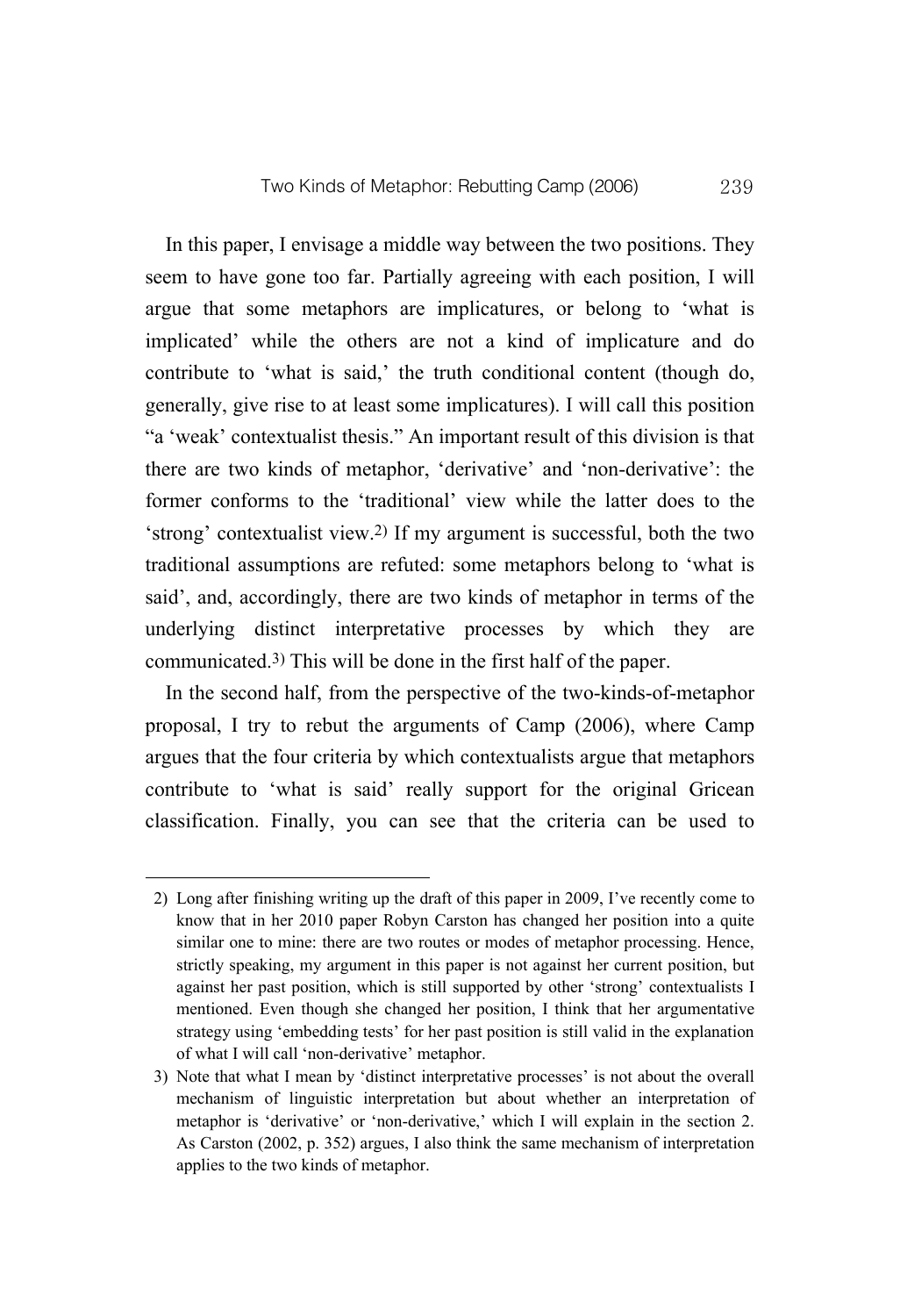distinguish between the two kinds of metaphor and so support their existence.

## Ⅱ. Two Kinds of Metaphor

In this section, I pose a serious dilemma for a version of the 'strong' contextualist position on metaphor that uses the criterion of 'embedding tests' to support their position. And I argue that we have to accept one of the two horns that there are two kinds of metaphor.

Contextualists (Carston 1988/91, 2002, Recanati 1989/91), adopting the 'strong' thesis, have been using so-called 'embedding tests' to show that some pragmatically derived contents contribute to the level of 'what is said', rather than 'what is implicated.' This criterion plays a significant role for any contextualist position on metaphor since without the criterion it would often be very difficult to determine whether some content belongs to either of the two. For example,

(3) She insulted him severely, and he hit her on the head with his umbrella.

It seems that there is a causal meaning AS A RESULT between the truth conditions of each clause and that we have trouble deciding whether it is within 'what is said' or 'what is implicated.' But when the sentence is *embedded* in the scope of a logical operator such as 'if' and the sequence of its clauses is changed, it becomes clear that the causal meaning falls in the scope of the logical operator.4) This shows that the

<sup>4)</sup> Consider the conditionals:

 <sup>(</sup>a) If Mary insulted Tom severely and he hit her on the head with his umbrella, then Robert will be angry.

 <sup>(</sup>b) If Tom hit Mary on the head with his umbrella and she insulted him severely,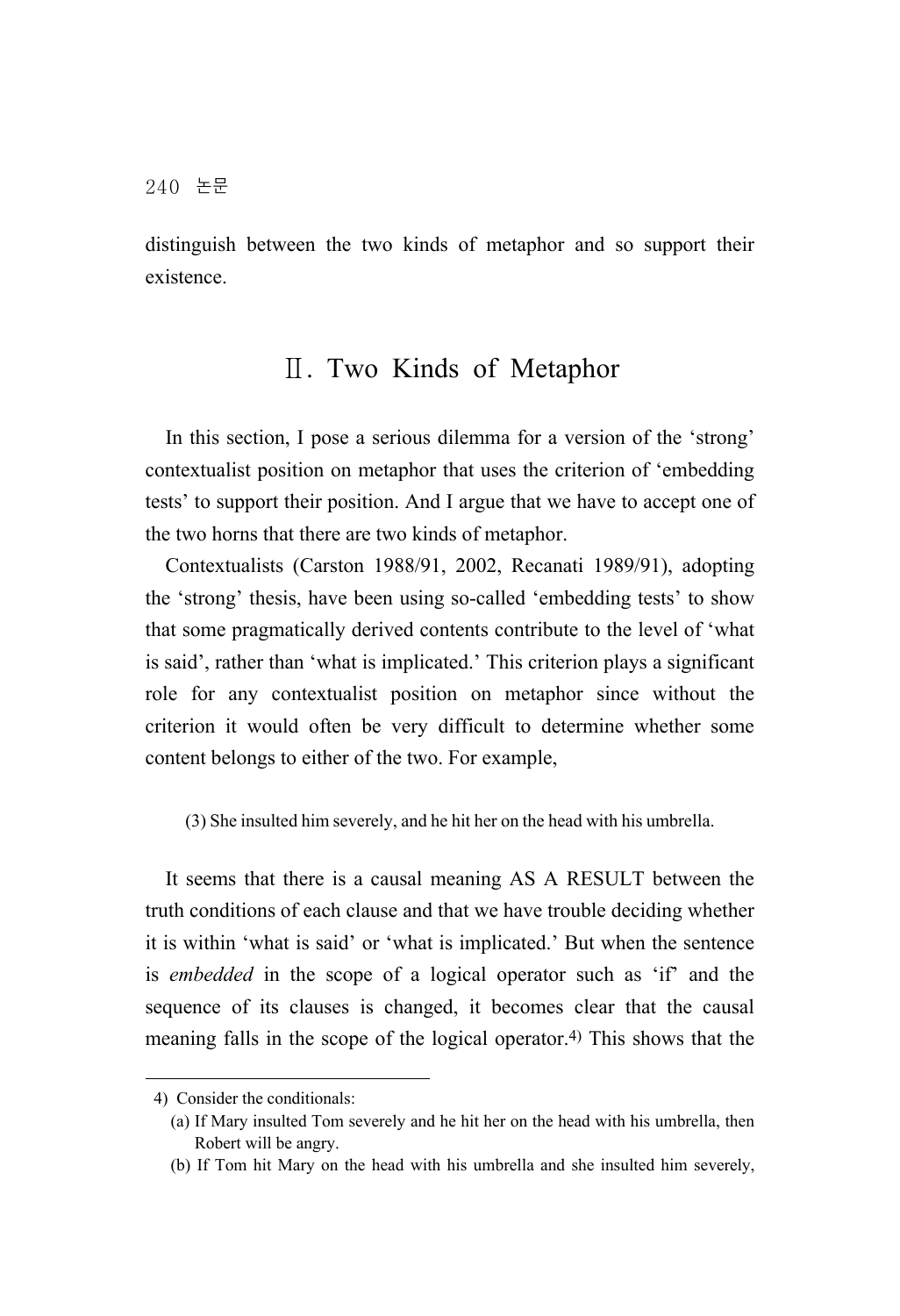causal meaning contributes to the truth conditional content of the original (unembedded) utterance. Note, however, that 'global (propositional)' implicatures, generally, do not fall in the scope of an operator. Consider the discourse:5)

- (4) a. Ann: Does Bill have a girlfriend these days? Bob: He flies to New York every weekend.
	- b. If He flies to New York every weekend he must spend a lot on travel.
	- c. Bill has a girlfriend who lives in New York.

Suppose that in a context the implicature of Bob's utterance is (4c). However, (4c) cannot fall in the scope of the conditional in (4b). It follows from this consideration that this 'embedding tests' criterion helps judge whether some pragmatically derived content contributes to the truth conditional content or implicatures of an utterance. Thus, Robyn Carston emphasizes the power of the criterion by saying "strongest evidence against implicature analysis".<sup>6</sup>) She directly applied this test to metaphors to show that their metaphorical meaning is within 'what is said.' One of the examples she used is as follows:7)

(1) Mary is a bulldozer.

(1') If Mary is a bulldozer, she'll be ideal on the committee.

then Robert will be angry.

Given the truth-functionality of 'if' and 'and' in these conditionals, they must be truth-conditionally equivalent. However, this does not seem so. The causal direction between the conjuncts contributes to the truth conditions of the antecedent, and this makes the whole conditionals truth-conditionally distinct. See Carston (2002, p. 191-197) for more details.

<sup>5)</sup> The example of (3) is taken from p. 193, Carston (2002)

<sup>6)</sup> Section 6 of Carston (1988/91) By 'implicature analysis' she means an analysis, e.g., one that regards the causal meaning of the utterance of (3) as contributing to its implicature, not its truth conditions.

<sup>7)</sup> p. 338, Carston (2002)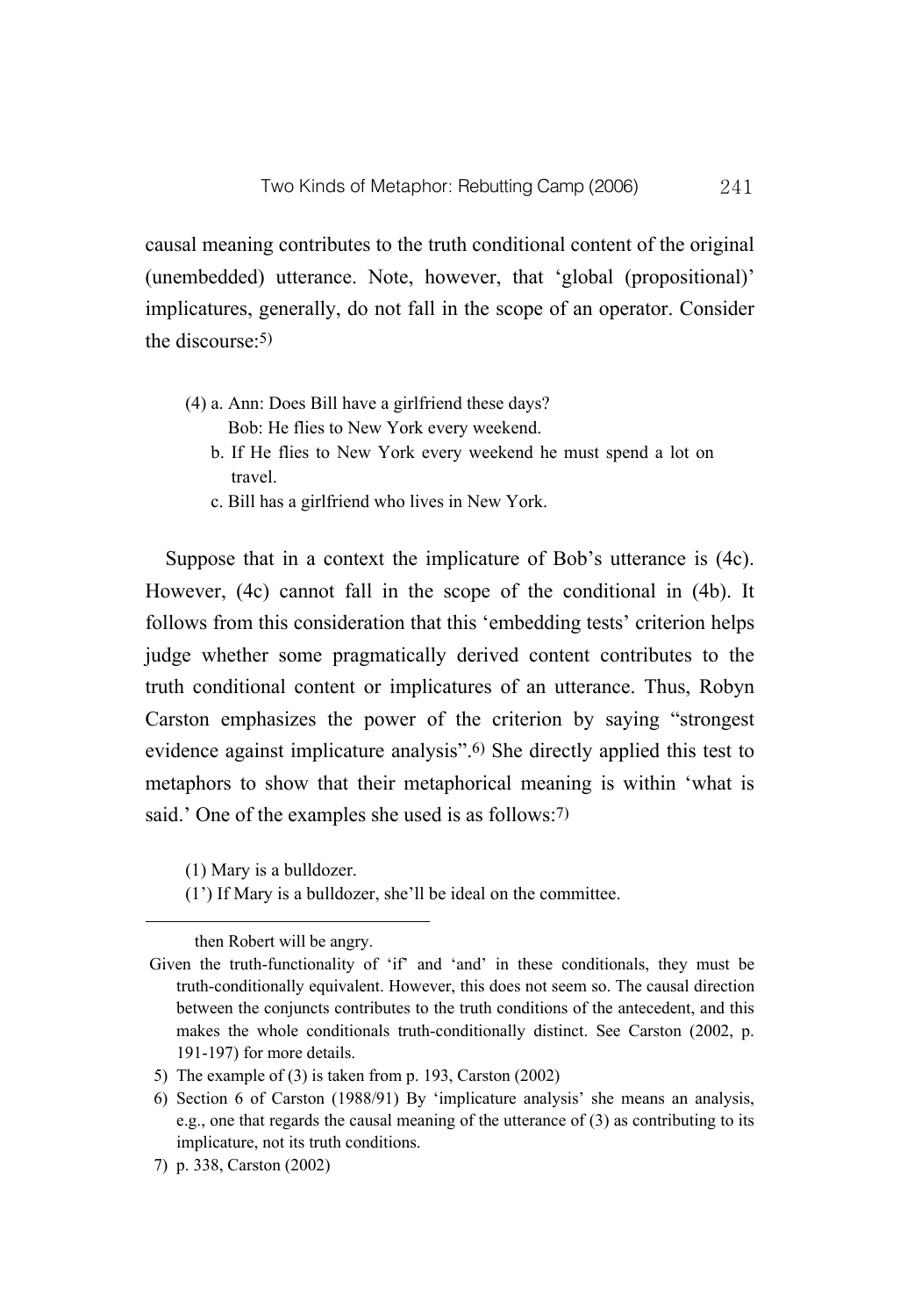Carston argues that the proposition expressed by  $(1')$  is that if Mary is a BULLDOZER\*, she will be ideal on a particular committee. The occasion-specific or *ad hoc* concept BULLDOZER\*, which denotes a category of things that exhibit an aggressive disposition, falls in the scope of the conditional operator. This decisively supports the position that metaphors contribute to the explicit content, rather than the implicit. From this, we can see that contextualists have heavily relied on the criterion to establish, at least, their position on metaphor as belonging to 'what is said.'

That said, now let me apply the 'if' embedding test to the following poetic metaphor:

(2') If the hourglass whispers to the lion's paw, everything is transient.

At least, my intuition strongly says that this sentence sounds strange or awkward, to which, I think, ordinary speakers would agree. Such feeling may come from the fact that we can't easily make sense of what is intended to communicate by the antecedent. One may think that the reason (2') sounds all the more strange is that the intended or sufficient context needed for the derivation of its metaphor is destroyed. However, even in the readings of it within its poetic context, or in the poem,8) it

The hourglass whispers to the lion's paw, The clock-towers tell the gardens day and night, How many errors Time has patience for, How wrong they are in being always right.

Yet Time, however loud its chimes or deep, However fast its falling torrent flows,

<sup>8)</sup> The poem is as follows:

Our Bias by W.H. Auden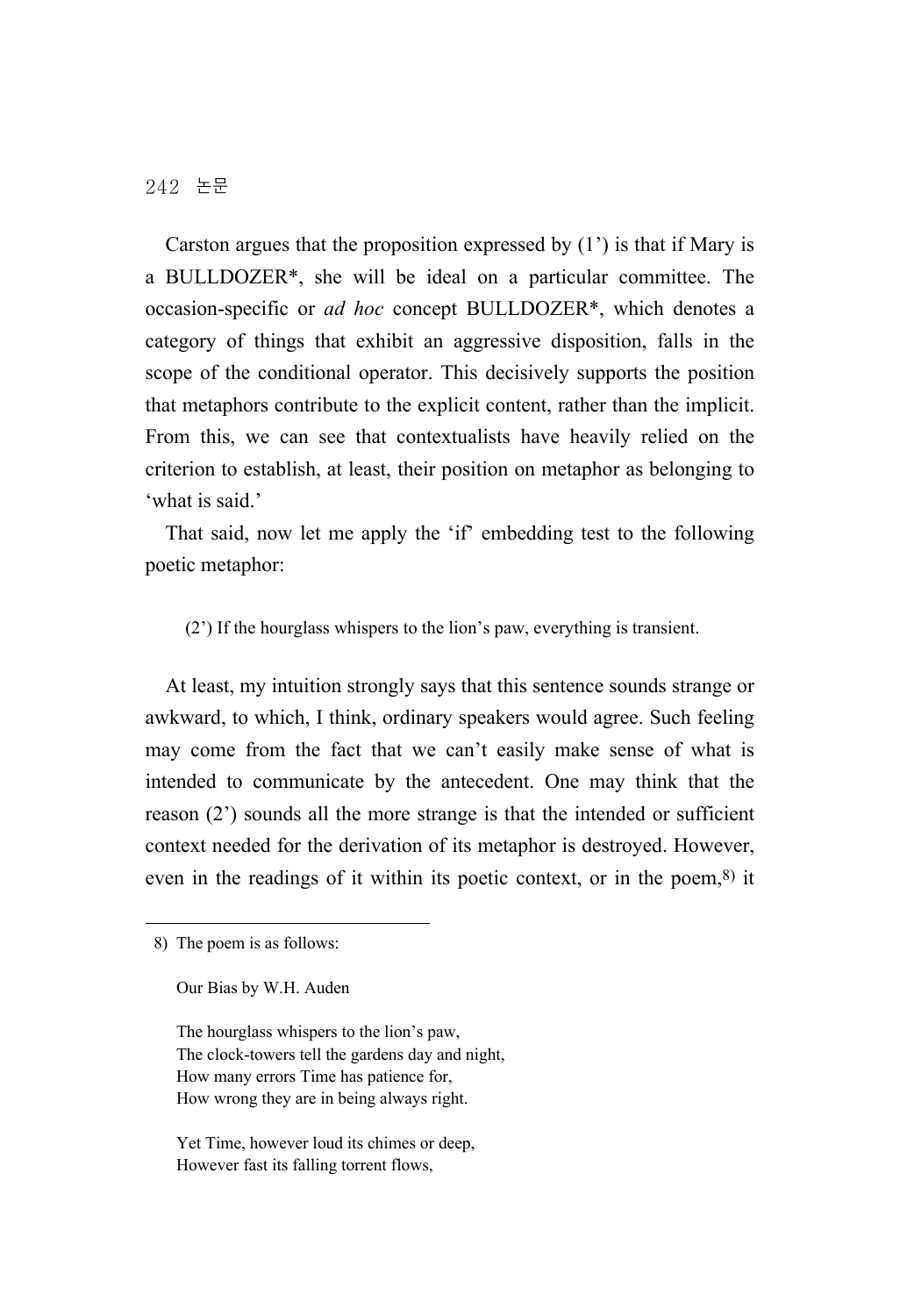seems difficult for us to get to a certain determinate metaphorical meaning of the antecedent; we often cannot but process its literal meaning. Contrary to (1'), it is quite clear that the metaphorical meaning of the antecedent, whatever it would be, doesn't fall in the scope of the operator. Camp acknowledges this, saying:

I am willing to hazard that the poet means something like that every source of activity and forcefulness is ultimately undone by the passage of time. I'm not at all certain of this. But even if I were, I'd still be very hesitant to report the poet as having *said* this, precisely because his metaphor is so clearly intended to be elusive and allusive. (2006, p. 287, her emphasis)

Her point is that it is difficult to pinpoint the determinate metaphorical meaning of poetic metaphors. Carston (2010) also agrees with me that for these poetic metaphors we usually don't get to their determinate metaphorical meaning but to their literal meaning. That is, she also accepts the existence of two kinds of metaphor in terms of processing:

What I am suggesting is that there are two kinds or modes of metaphor processing: (a) a process of rapid on-line ad hoc concept formation which is continuous with the kind of context-sensitive pragmatic adjustments to encoded lexical meaning that are made in comprehending a variety of other loose and/or non-literal language uses, and (b) a process in which

Has never put the lion off his leap Nor shaken the assurance of the rose.

For they, it seems, care only for success: While we choose words according to their sound And judge a problem by its awkwardness;

And Time with us was always popular. When have we not preferred some going round To going straight to where we are?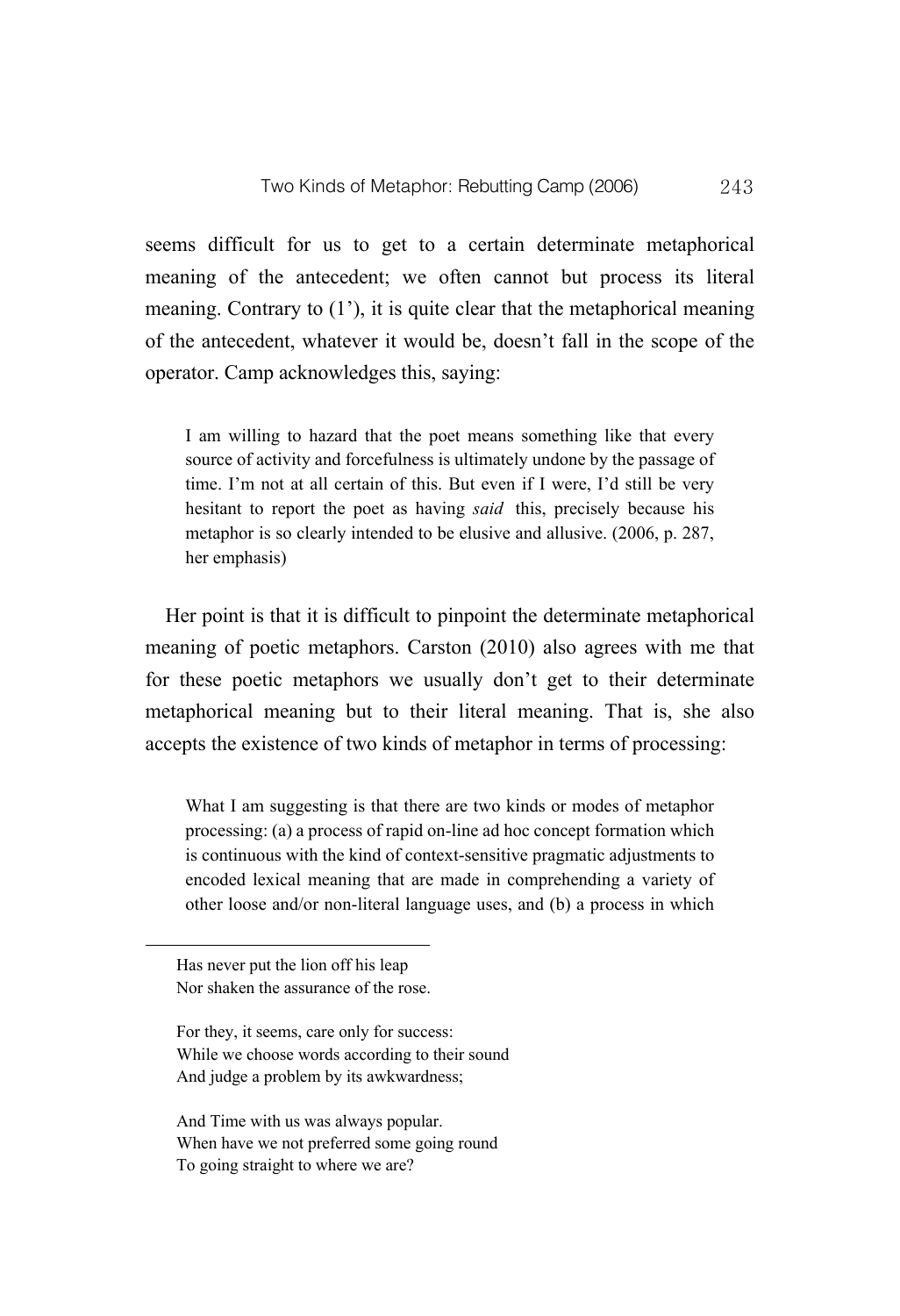the literal meaning of metaphorically used language is maintained, framed or metarepresented, and subjected to slower, more reflective interpretative inferences that separate out implications that are plausibly speaker-meant. (2010, p. 308)

If you want, you can apply the test to the following poetic metaphors, which I borrowed from Carston(2010, p. 295-296).

(5) Love is the lighthouse and the rescued mariners. (Oskar Davico, 'Hana')

(6) The fog comes on little cat feet. It sits looking over harbour and city on silent haunches And then moves on. (Carl Sandburg, 'Fog')

What does this application of the test to the poetic metaphor show? It shows that no *determinate* metaphorical meaning contributes to the truth conditions of the antecedent. Otherwise, it should be seriously against speaker/hearer intuitions. This is the first horn of a dilemma, which can be stated as follows:

*The first horn*: According to the 'embedding tests' criterion, some (poetic) metaphors do not contribute to 'what is said.' Therefore, there are two kinds of metaphor: one contributing to 'what is said', and the other not.

This is clearly against the 'strong' contextualist position that metaphor in general belongs to 'what is said.' To avoid this result, the other immediate alternative may be as follows: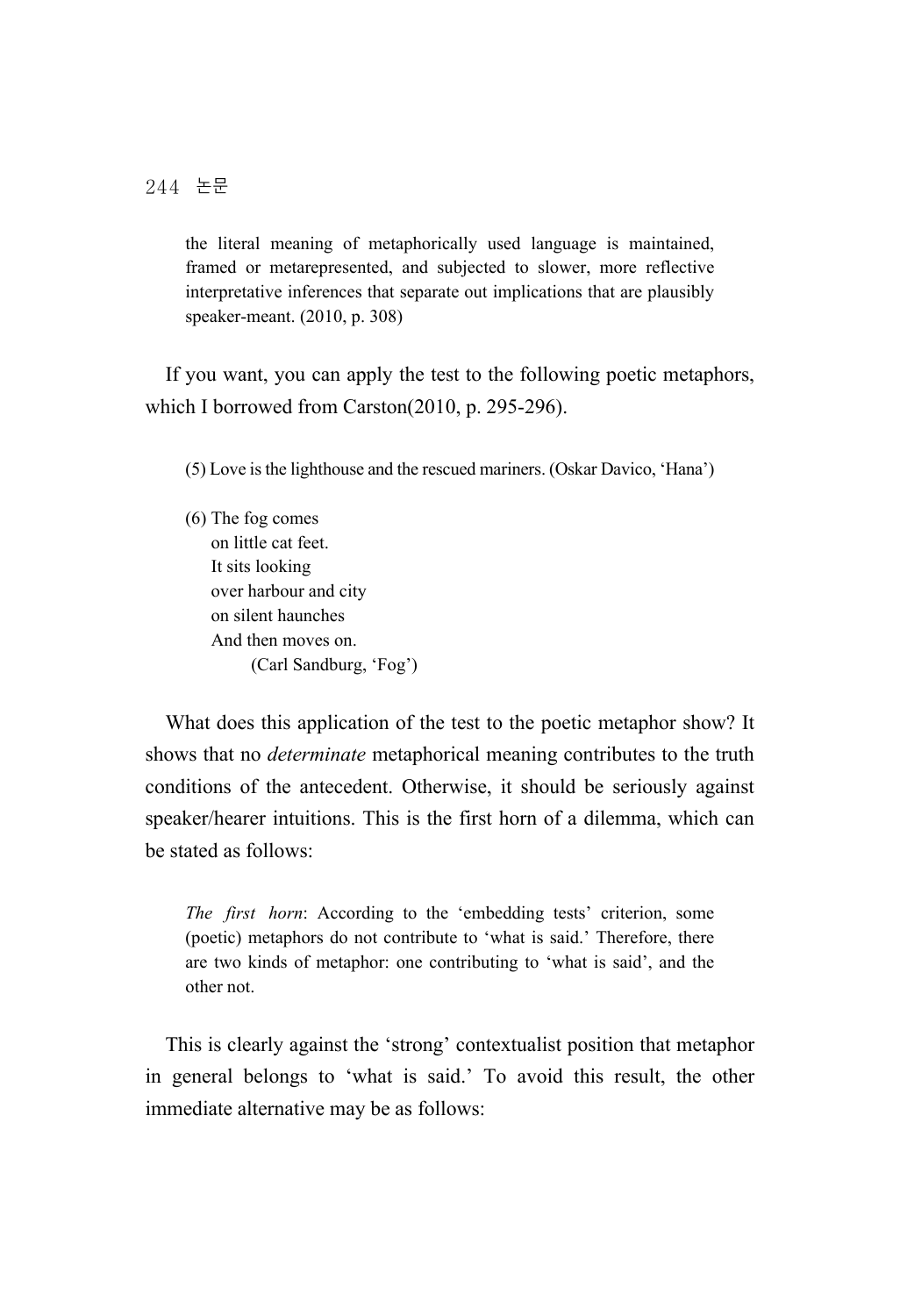*The other horn*: The 'embedding tests' criterion is not reliable when deciding whether some metaphorical content belongs to 'what is said' or 'what is implicated.'

This horn also is not favourable for the position at all because it loses its "strongest" evidence against the 'what is implicated' analysis. So this is a serious dilemma for this version of the 'strong' contextualist position that uses the test.

It might be objected that the dilemma only applies to the version of the 'strong' contextualist position that uses the criterion and is not a problem for other versions of it. He or she would be right on this. We need not have considered the 'embedding tests' criterion at all in the first place, considering the fact that, as Camp acknowledges in the quotation above, it seems very clear that we cannot confidently report the speaker of (2) as having said a determinate metaphor even when it is not embedded. Without the help of the criterion, we could have established the falsity of the 'strong' contextualist position. We can say that the truth conditions of the poetic metaphor are its semantic (conventional) meaning, not any determinate metaphorical meaning. And this is only confirmed in a clearer way by the 'embedding' criterion. It directly follows from this consideration that we have to accept the first horn, not the second.

Further, it might be objected that the reason that (2') makes no sense is because we cannot identify the metaphorical content of the antecedent. And this seems to suggest that the metaphorical content falls in the scope of the operator.9) However, it is not clear whether the source of the feeling of nonsensicalness comes from the anomalousness of the semantic (conventional) meaning of, the unidentified metaphorical content of, (2) or both. I think the source is the first one, just as in the

<sup>9)</sup> Thanks to Alison Hall for raising this objection.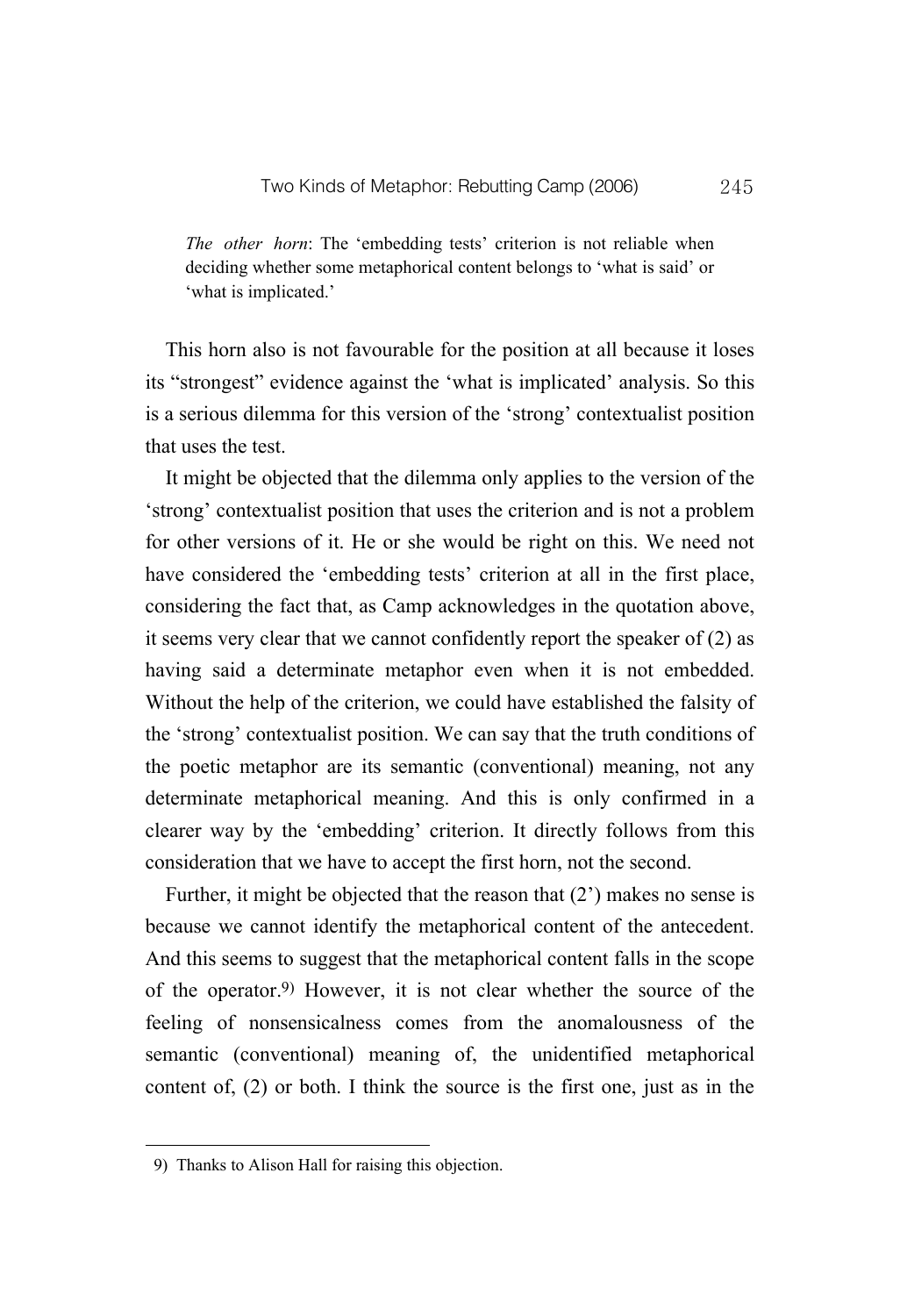case of Chomsky's example of semantic anomalousness, "Colorless green dreams sleep furiously". By embedding (2) in the scope of the logical operator, the literary context that pushes us into finding its literary significance is, at least to a great extent, damaged. And even with the presupposition that (2) is used for some poetic effects, ordinary people cannot but get to its semantic (conventional) content first when it is embedded. If this is correct, it follows that we have to take *the first horn*, not the second.

If what I have said is true, we have to discover what characteristics are responsible for each kind of metaphor. I will argue that the kind belonging to 'what is said' is '*non-derivative*' in the sense that metaphors of this kind are not the conclusion of any logical inference, but a *starting* premise for further reasoning to derive intended implicatures. This is a significant insight of contextualism in the explanation of metaphor: we do not go through the Gricean inference in every instance where an expression is uttered metaphorically. On the contrary, those metaphors of the other kind are '*derivative*' in the sense that they are a conclusion of inference or reasoning, which is an important point contributed by Grice that a conversational implicature is characterized by the fact that it is the conclusion of a reconstructed argument. Note that the following explanation for each kind is attributed to the basic ideas of 'strong' contextualism, in particular, Relevance Theory, one of its versions, and the Gricean explanation, respectively.

First, I will discuss the non-derivative kind. Consider the following discourse.

(7) A: Do you think we can stop Tom continuing the project? B: Hmm. He is a bulldozer!

To the hearer A, B's metaphorical utterance functions as a starting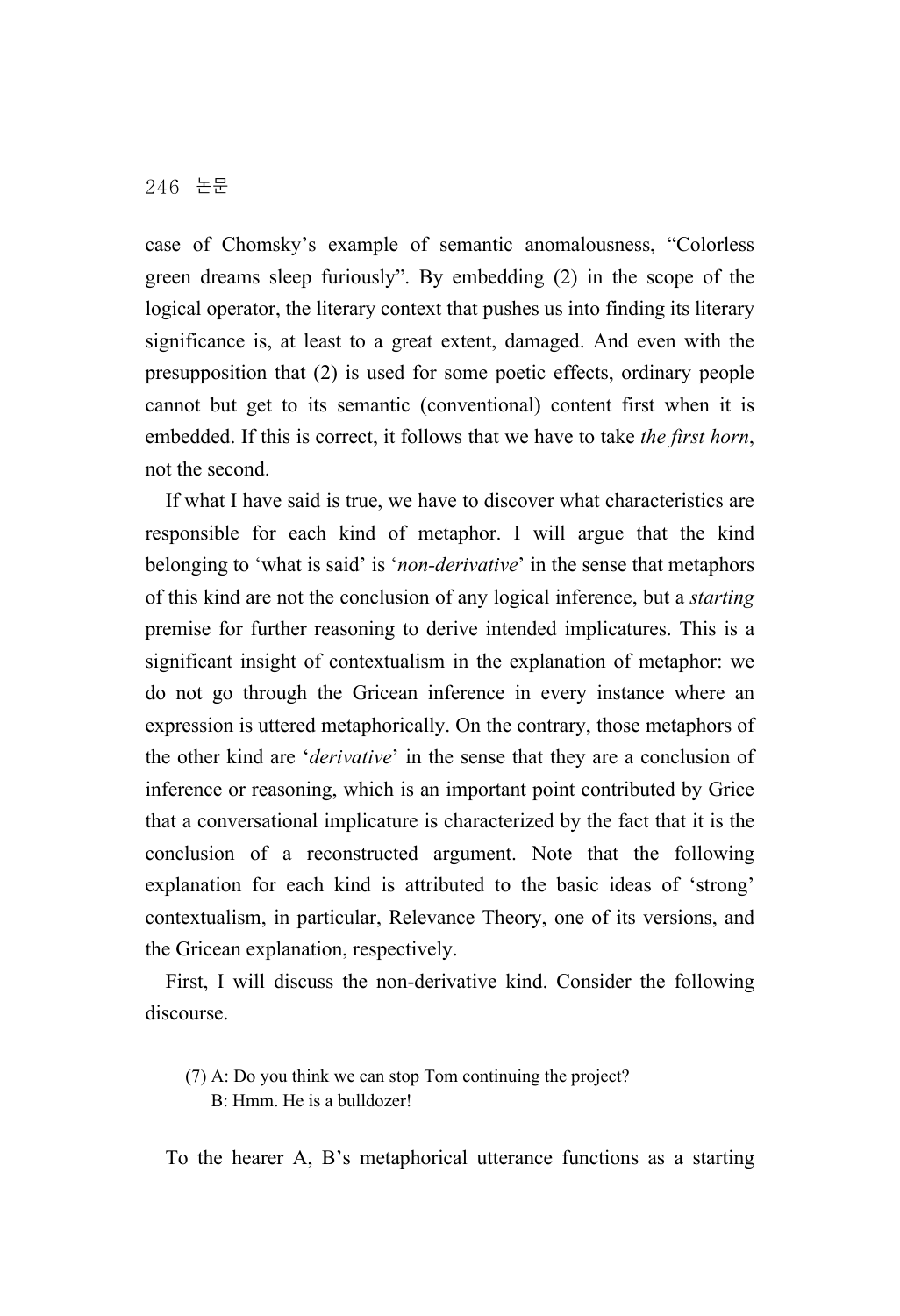premise to derive further intended conversational implicatures, not as a conclusion of reasoning. To derive the negative answer, A would need to go through this inference:

#### (8) a. TOM IS A BULLDOZER\*.

- b. IF SOMEONE IS A BULLDOZER\*, THEN IT IS DIFFICULT TO STOP WHAT HE IS DOING.
- c. IT IS DIFFICULT FOR US TO STOP TOM CONTINUING THE PROJECT.

As you may easily see, (8c) is the conclusion of this inference and a conversational implicature of the B's utterance in (7). But why do we exclude the possibility that (8a) also is a conclusion of, or a conversational implicature of, another inference, as the 'traditional' view on metaphor explains? To this question, the result of 'embedding tests' kicks in, that the same metaphorical content could be in the scope of a logical operator. As I said above, it is impossible for a 'global' conversational implicature to be in the scope of a logical operator.

Let me discuss the 'derivative' kind of metaphor. Traditional explanations can apply to this kind of metaphor. According to Grice (1989) and Martinich (1984), metaphors are arrived at or calculated through inference as a conversational implicature. For example, if one says "you are the cream in my coffee", blatantly violating the maxim of truthfulness, the hearer first arrives at its semantic (conventional) meaning, and assuming that the speaker observes the Cooperative Principle, the hearer looks for its metaphorical implicature with the help of 'what is said' and the context of utterance. Generally, to work out a conversational implicature, the hearer follows this pattern: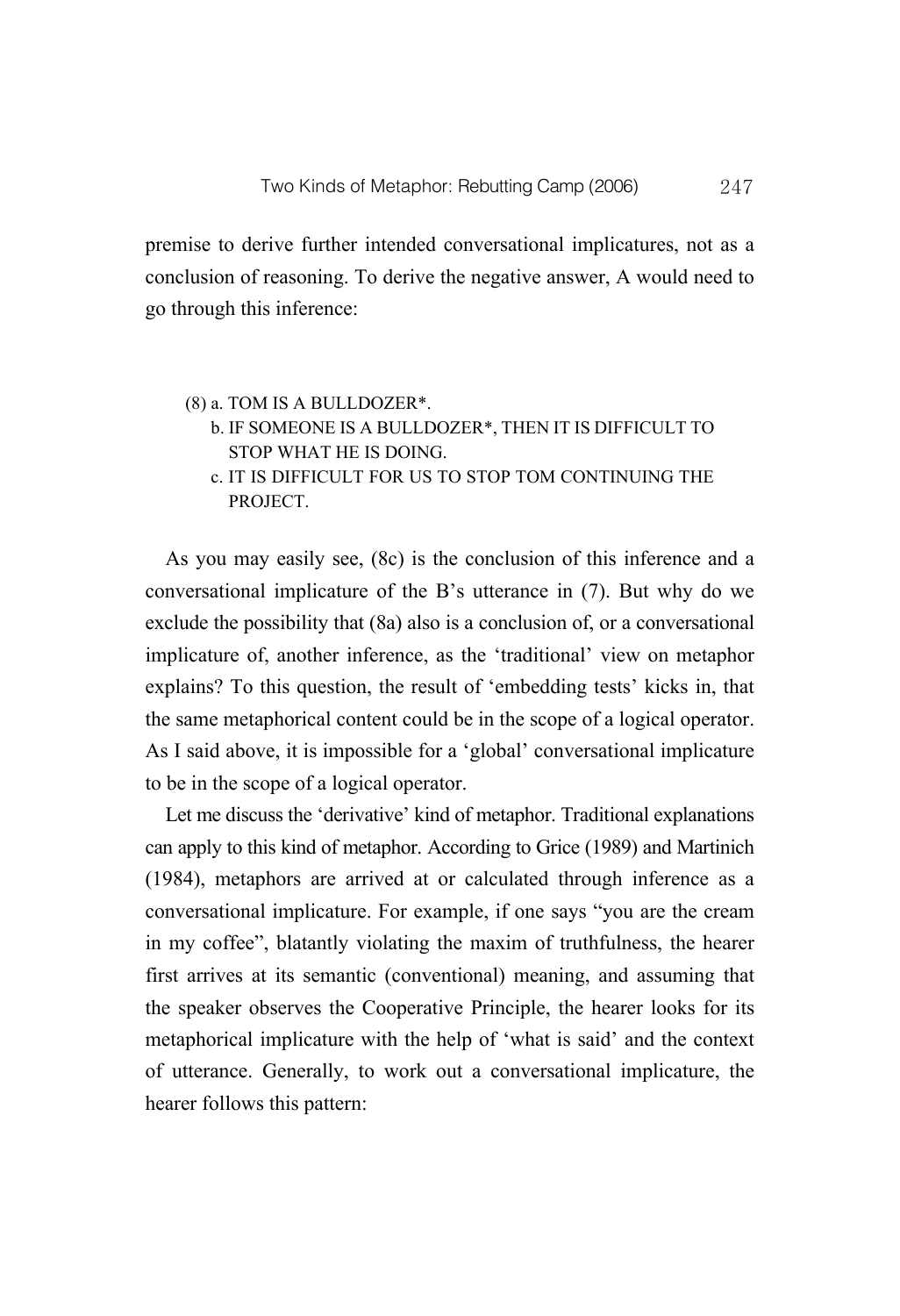He has said that q; there is no reason to suppose that he is not observing the maxims, or at least the Cooperative Principle; he could not be doing this unless he thought that p; he knows (and knows that I know that he knows) that I can see that the supposition that he thinks that p is required; he has done nothing to stop me thinking that p; he intends me to think, or is at least willing to allow me to think, that p; and so he has implicated that p. (Grice, 1989, p. 31)

As you can see, the hearer, first, gets to the semantic (conventional) meaning of the sentence uttered, and with the recognition that the speaker is violating the maxim of truthfulness and, possibly, others, and with the assumption that he is observing the Cooperative Principle, the hearer starts to look for an intended implicature.

Why is then it the case that some metaphors are arrived at derivatively while others non-derivatively? Before answering the question, it is important to notice that it ultimately depends on *the hearer side* whether some metaphor belongs to either of the kinds. If he directly arrives at the metaphor of an utterance, it is non-derivative, and if not, it is derivative. In this sense, the distinction of the kinds of metaphor is *relative to the hearer*. The distinction varies according to individuals and contexts. Therefore, it is possible that a metaphor that is very ordinary and so belong to the non-derivative kind to one person can be derivative to another even in the same context.

For the non-derivative kind of metaphor, usually, the speaker's primary purpose is communicative in an effective, explicit way. So he explicitly makes available the background context needed for the hearer to get to the hypothesized metaphor to the hearer in an easy enough way to the level that he could get to it first without any feeling of absurdity. If this succeeds, the hearer gets to the intended metaphor non-derivatively. One might ask why, to this end, people use a metaphorical utterance rather than literal in the first place. To use this kind of metaphor is more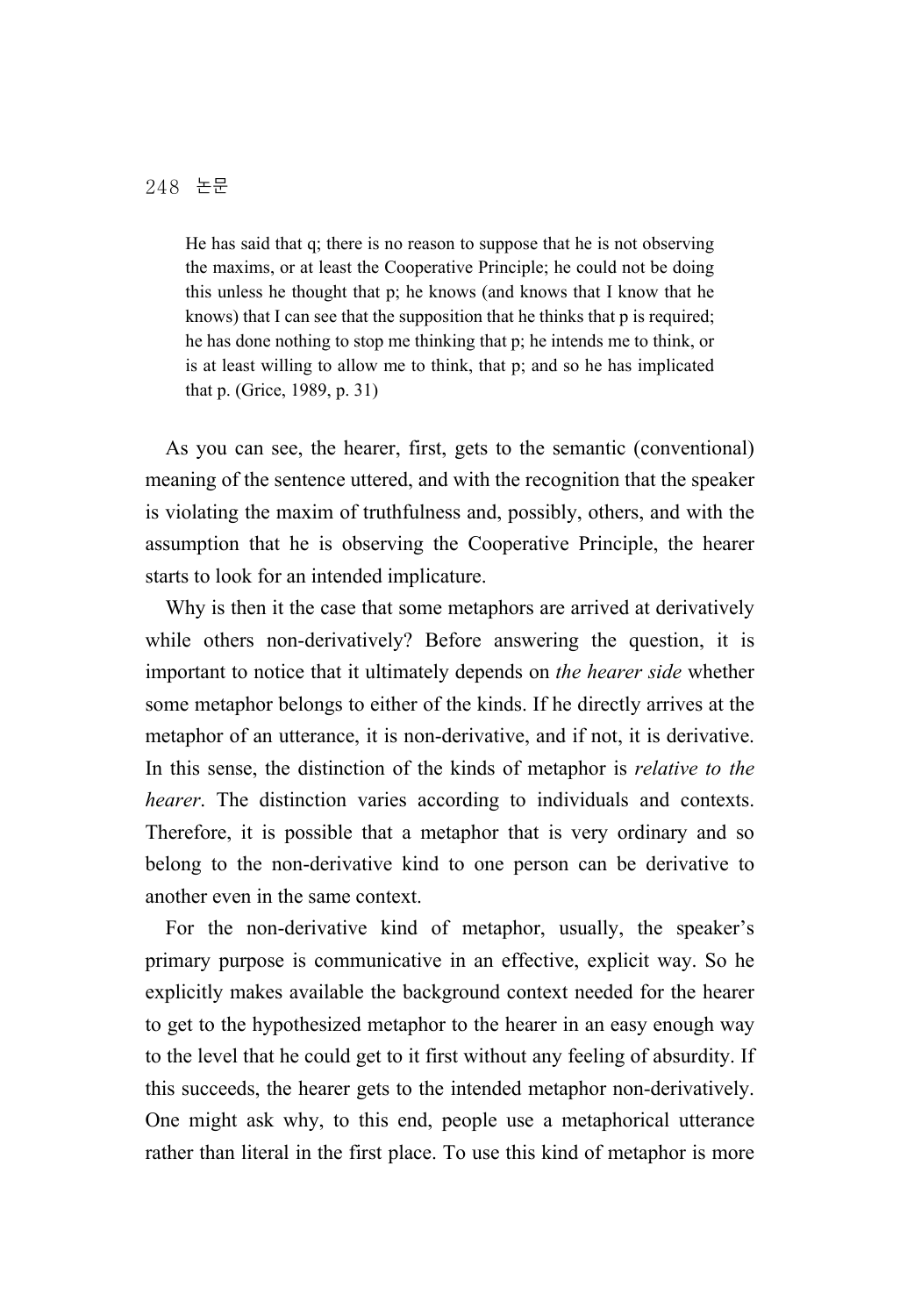effective than to use its literal counterpart, if it exists, in a way, e.g., in terms of process effort. Uttering "Mary is a bulldozer," for instance, is more effective than uttering its literal counterpart "Mary is a kind of person who does not allow anyone to get in her way" in that the former is much shorter and so the process effort is less exerted.

On the other hand, the speaker of the derivative kind of metaphor aims not just at explicit, effective communication but at getting across literary, often times, poetic, or some 'deeper' effects. To this end, the speaker intends for the hearer to make a 'detour' from the semantic (conventional) meaning to the significance that he intends to convey, i.e., to make an inference from what is explicitly said to what is implicated. In other words, to get across a wider range of effects, the speaker intends the hearer to exert more effort. Among other effects, a distinctive kind of effect achieved by this kind of metaphor is a poetic effect. Its characteristic is to provoke endless perspectives or implicatures. Sperber and Wilson say, "We suggest that the peculiar effect of an utterance that achieves most of its relevance through a wide array of weak implicatures is properly called a *poetic effect*."10) Often times, the intended content by poetic metaphorical utterances is not determinate; it is due to this indeterminacy that the hearer cannot get to a metaphor by an utterance like (2) with confidence, and he or she cannot help first arriving at its semantic (conventional) meaning. Soon or later, the hearer tries to hypothesize one metaphor as is implicated from the conventional meaning, and derives a set of further implicatures, but by virtue of the indeterminate nature of the metaphor intended by the utterance, he continues to hypothesize another metaphor, driving another set of implicatures, and ad infinitum. This explains why such metaphors as (2) exist and should be considered as derivative.

<sup>10)</sup> p 707, Sperber and Wilson (1987)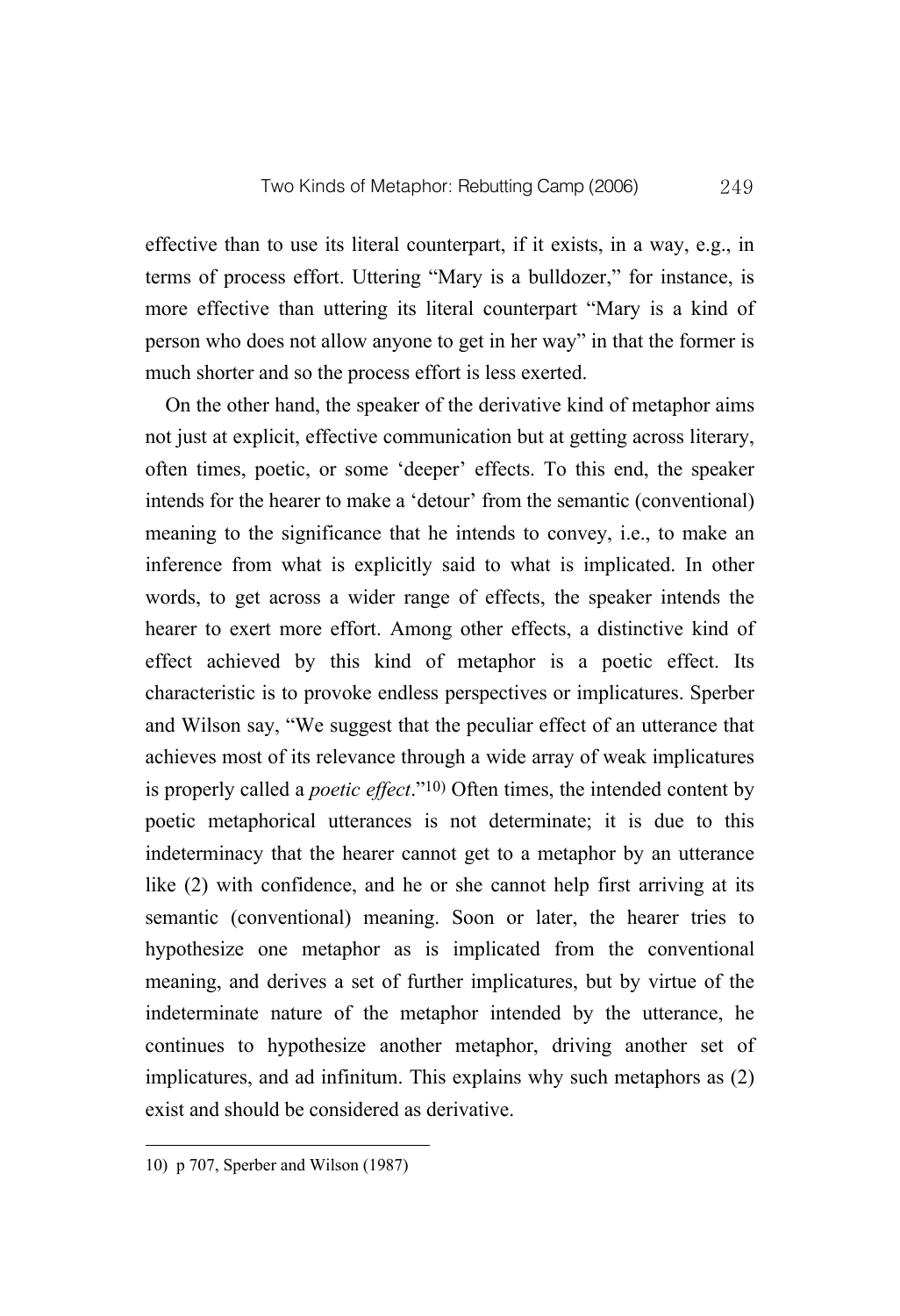## Ⅲ. Rebutting Camp (2006)

In this section, I will argue that other four criteria used by contextualists to support their 'strong' position on metaphor actually suggest that there exist two kinds of metaphor. This will be demonstrated in the course of rebutting the arguments of Camp (2006), where she argues that the four criteria by which contextualists argue that metaphors contribute to 'what is said' really support for the original Gricean classification. The four criteria are as follows: 'what is said' (i) as what is ordinarily said to be 'said', (ii) as the first meaning a hearer consciously gets to, (iii) as a vehicle for implicature, (iv) as what is available for explicit response.

1. On her first argument against 'what is said' as what is ordinarily said to be 'said'

The crux of the criterion is that we have to respect the ordinary intuition of the concept of 'say' when we decide 'what is said' with an utterance. If we follow the intuition, the Gricean 'what is said', the minimal proposition, which is the result of only two pragmatic processes, reference assignment and disambiguation, from the logical form of an utterance, is not enough to capture people's more enriched conception of 'say'. Consider the discourse:11)

- (9) A: How about Bill?
	- B: Bill's a bulldozer.
	- A: That's true. But isn't that a good thing in this case? We want someone who'll stand up to the administration and get things done for our department.
	- C: I disagree that he's a bulldozer; that exterior hides someone who's

<sup>11)</sup> p. 157, Bezuidenhout (2001)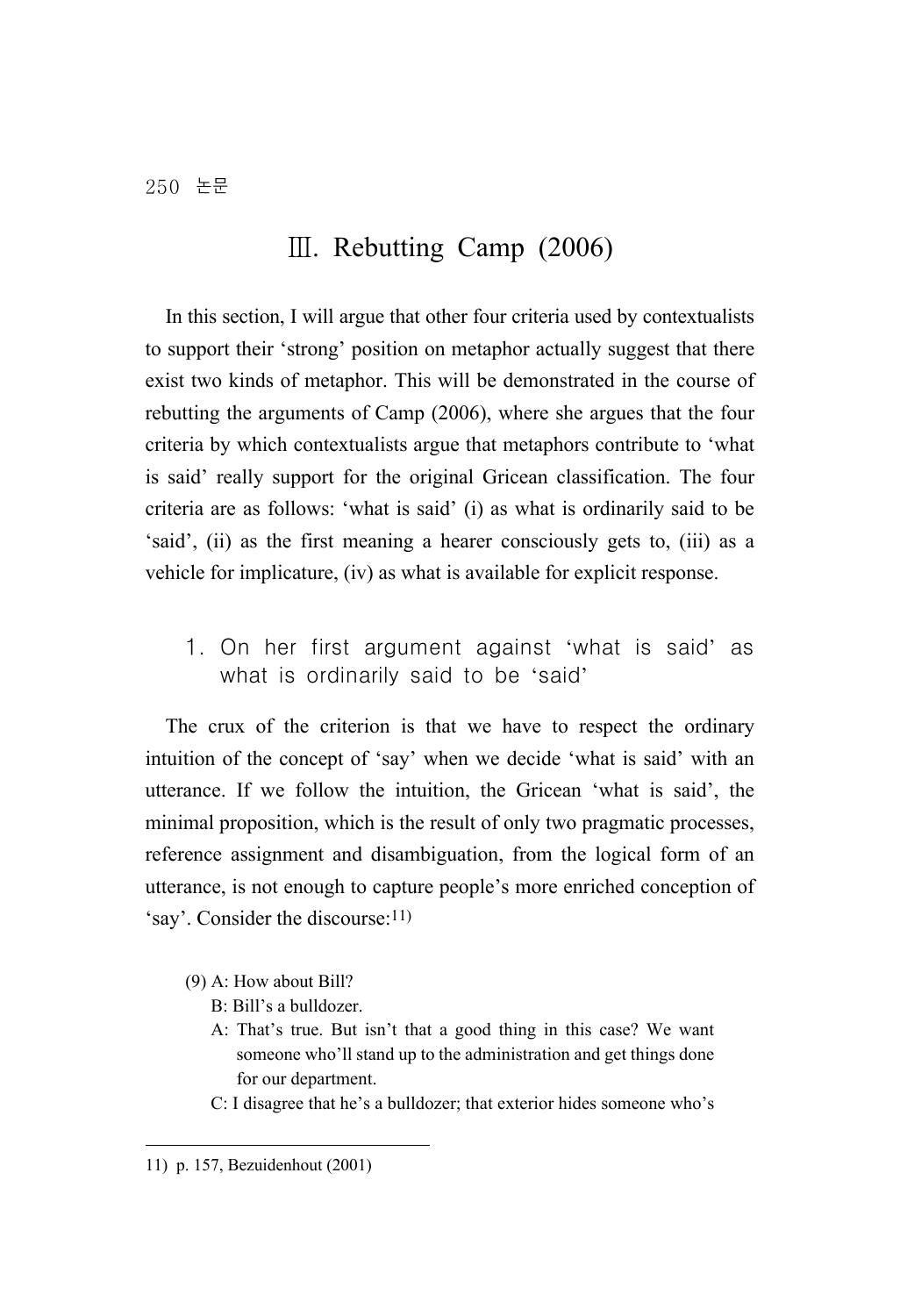basically insecure. But either way, Bill wouldn't make a good chair.

It is likely that when they are asked A and C would report B as having *said* the metaphorical content of B's utterance of the sentence, which may be phrased like 'Bill is a kind of person who does not allow anyone to get in his way'. Therefore, metaphor belongs to 'what is said,' not 'what is implicated,' according to Bezuidenhout.

It has been argued by authors such as Carston (2002, p. 168-170) that this criterion is theoretically useless due to the fact that there are variants of understanding of 'say'. But Camp rescues this criterion by pointing out a useful sense of 'say':

I believe that our ordinary practice of speech-reporting is sensitive to a certain standard of explicitness, and that speakers can legitimately object to reports that disregard this standard. Specifically, it is normally only appropriate to report speakers as having 'said' contents to which they have *openly and obviously* committed themselves by their utterance. (Camp, 2006, p. 286, her emphasis)

If we accept this usage of 'say' for the criterion, there are highly poetic metaphors for which people hesitate to report the speakers as having said a certain determinate metaphor. For example, again,

(2) The hourglass whispers to the lion's paw.

Camp concludes from this observation that this criterion cannot do its alleged job of supporting the 'strong' contextualists' position that metaphors are within 'what is said'. However, we need to notice that she hasn't yet accomplished her original aim of showing that the criterion rather supports the traditional position on metaphor because she still needs to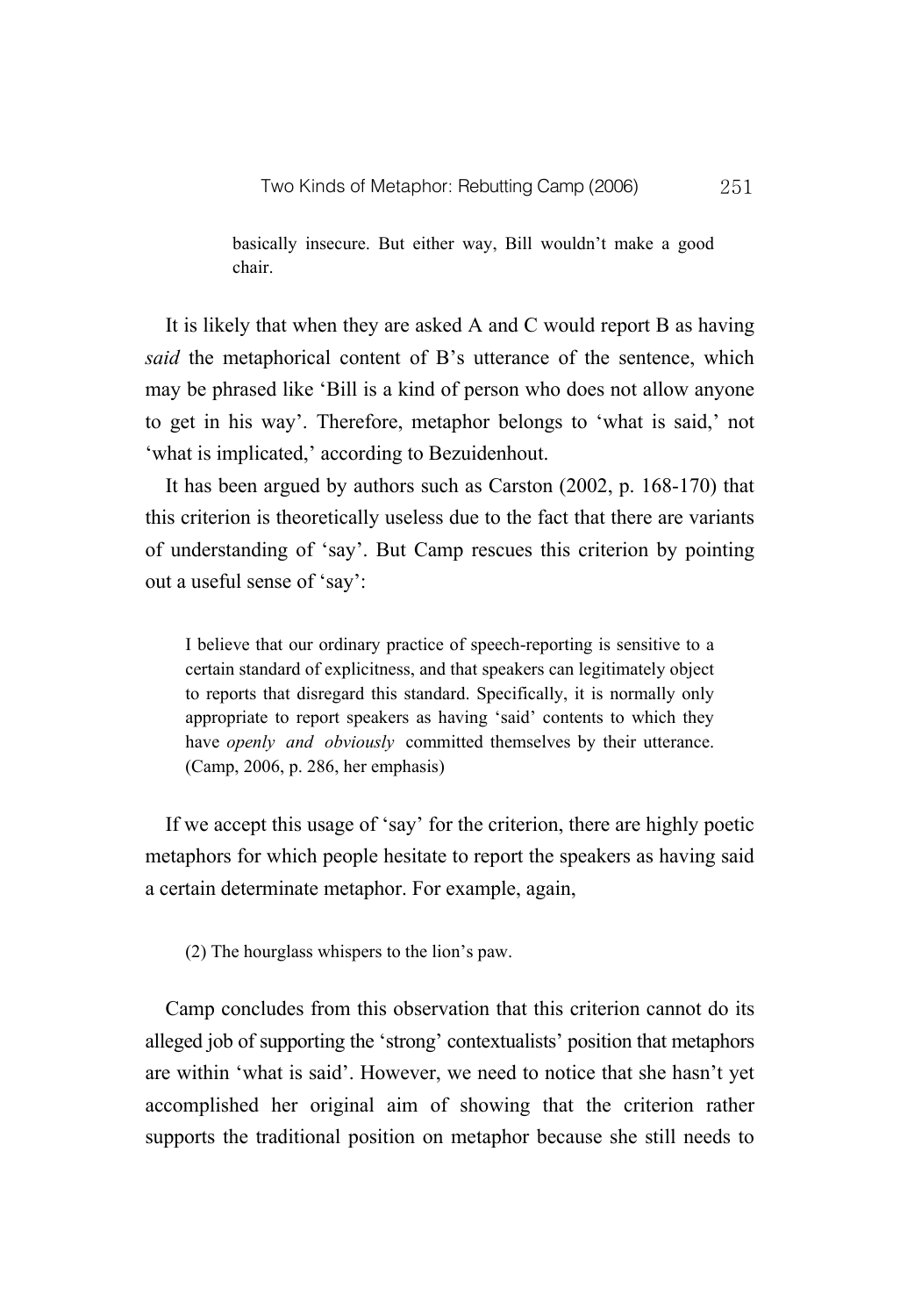explain the case of B's utterance in (9), whose metaphor is reported to be said. Obviously, the semantic content of utterances of sentences is reported to be said by the sentences and it is still possible that the metaphorical content of B's utterance contributes to its truth conditions. In other words, to achieve her aim, she should have put forward reasons why we have to exclude the possibility that the metaphor contributes to 'what is said' of the utterance.

I think that this criterion with the usage of 'say' she proposed can be used to distinguish the two kinds of metaphor *in a way*. If a hearer is *not* in a position to report the speaker of a metaphor as having said a determinate metaphor, it belongs to the derivative kind. However, it cannot be used to draw a clear line between more "moderate" derivative metaphors unlike (2) and non-derivative ones since there are derivative ones whose meaning is determinate. Rigorously speaking, therefore, the criterion should be considered as an indication that there are two kinds of metaphor, not as an accurate tool for distinguishing between the kinds.

## 2. On her second argument against 'what is said' as 'first' or 'primary' meaning

The second criterion says that the first interpretation of an utterance is 'what is said' of the utterance. The first interpretation of metaphorical utterances is their metaphorical interpretation, rather than their literal one; therefore, the metaphorical one should be considered as 'what is said.' In this sense, the metaphorical meaning is 'direct' or 'primary'. Camp, against this, argues that if we properly understand this 'directness', the criterion rather supports the Gricean classification. However, I will argue that this conclusion directly arises from her misunderstanding of an important point in Recanati (2001).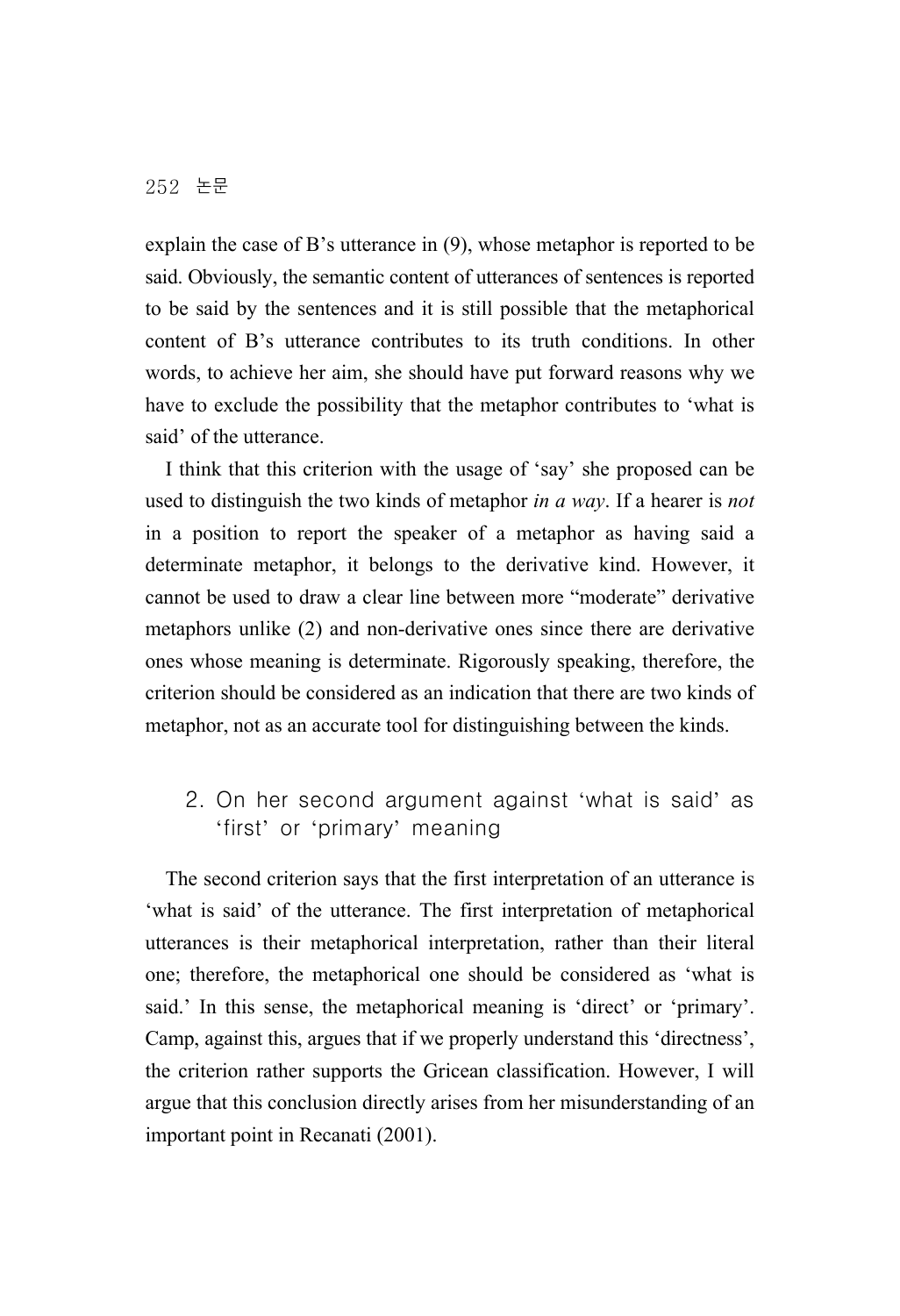First, let me consider how Camp develops her argument. She says:

… both Recanati and Bezuidenhout ground 'directness' in ordinary language users' intuitions about meaning; Recanati encapsulates this as a 'transparency condition' on indirectness, or what he calls 'p-nonliterality':

P-nonliteralness is transparent to the language users … This transparency is not a contingent property of p-nonliteralness. It is definitive of p-nonliteralness that the sort of inference at issue is conducted at the 'personal', rather than sub-personal, level and is therefore available to the language users (Recanati, 2001, p. 270-1).

The relevant question thus becomes how to understand 'transparency'. (2006, p. 288)

According to this passage, if some content is 'transparent', it is 'p-nonliteral' in Recanati's sense. On this 'transparency', Camp proposes two interpretations, stronger and weaker. In the stronger one, for a content to be 'transparent' a hearer should consciously recognize the inferential processes of deriving indirect or secondary meaning. She rejects it on the grounds that it is too strong in that we normally are not aware of the two inferential steps to derive the secondary meaning. In the weaker one, for a content to be 'transparent' a hearer should be aware of its nonliteralness. That is, that "there is something 'special' about the use of words"12) is available to the hearer if the content is 'transparent.' And she accepts this transparency condition on indirectness as plausible, saying:

This seems right: I believe that conversational implicatures and sarcastic utterances are nonliteral because I, like non-theorist speakers, recognize that my intuitive sense of their intended meanings differs markedly from, while depending upon, their conventional meanings. (2006, p. 289)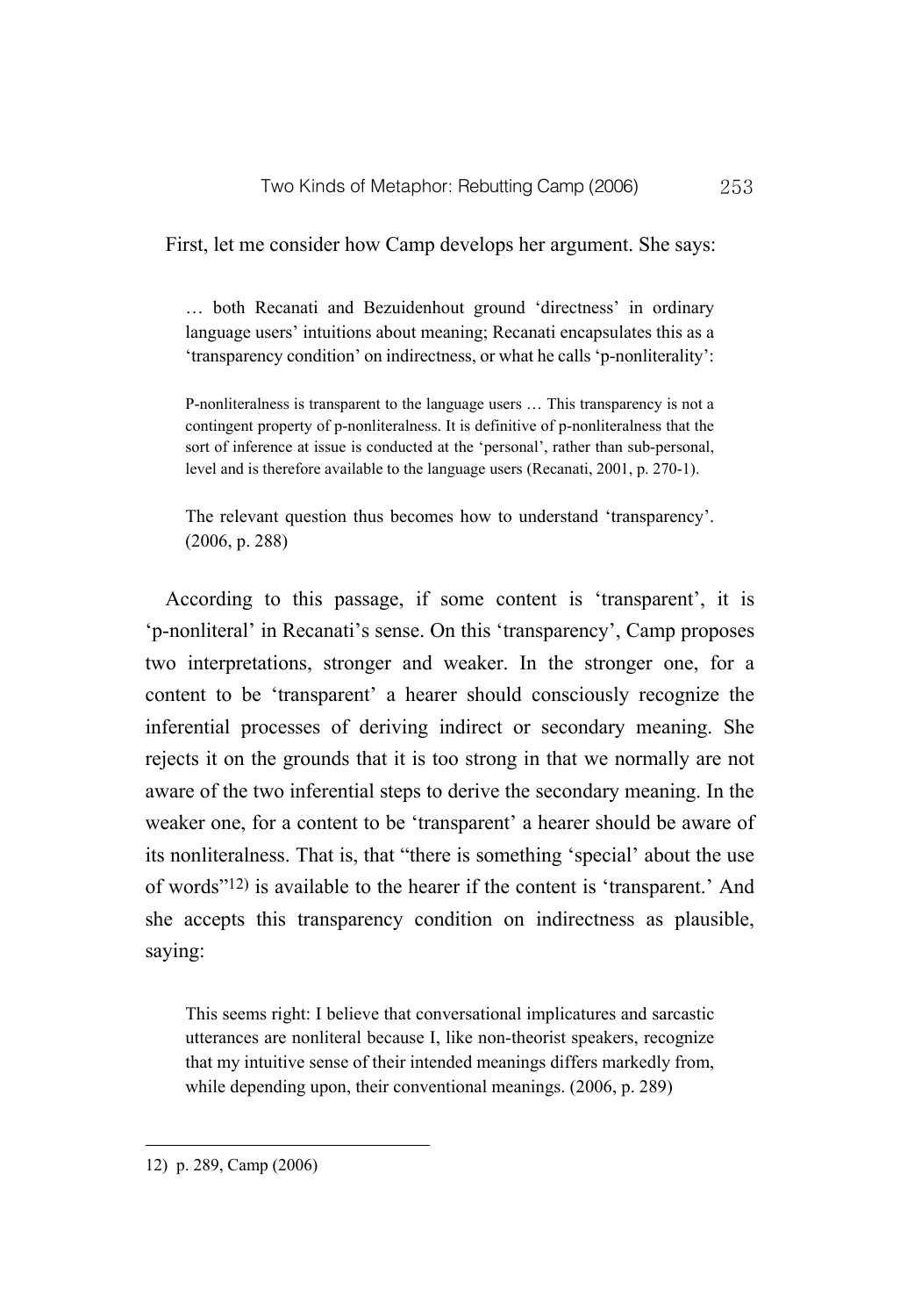Then, she argues that this condition *rather* supports the Gricean 'what is said' because when people are asked to justify how they get to the metaphorical meaning they do mention about the "two layers of meaning" of the utterance in question. This means that the metaphorical content is 'transparent' in the weaker construal, and, from this, metaphors are not direct. So by the contextualists' own criterion, metaphors are not within 'what is said', but within 'what is implicated', according to Camp.

Nevertheless, this conclusion is based on the serious misunderstanding of Recanati's idea on 'transparency condition.' When hearers of those utterances are asked to justify their interpretation after completing the process of understanding them, who would deny that there is a marked special metaphorical meaning different from the encoded literal one? I don't think this is the correct construal of the condition. Note that the reason he posits the condition is to show that metaphor is within his 'p-literal',13) rather than 'p-nonliteral' and that *at the very moment when* people understand metaphors, *not* when they are asked to justify their metaphorical understanding *later*, it is not 'transparent' or felt that the encoded meaning exceeds the conveyed metaphorical one. The 'transparency condition' should be applied to *the moment* when hearers are in the process of understanding metaphorical utterances. If they feel or are aware that the conveyed meaning of an utterance goes beyond the encoded one at that moment, it would be both 'transparent' and indirect. Recanati says:

Now *metaphor*, in its most central varieties, *I count as p-literal*. For example, if I say that the ATM swallowed my credit card, I speak metaphorically; there can be no real 'swallowing' on the part of an ATM, but merely something that resembles swallowing. Still, *an ordinary* 

<sup>13)</sup> Here, we can think that his 'p-literal' is equivalent to the enriched 'being within what is said'.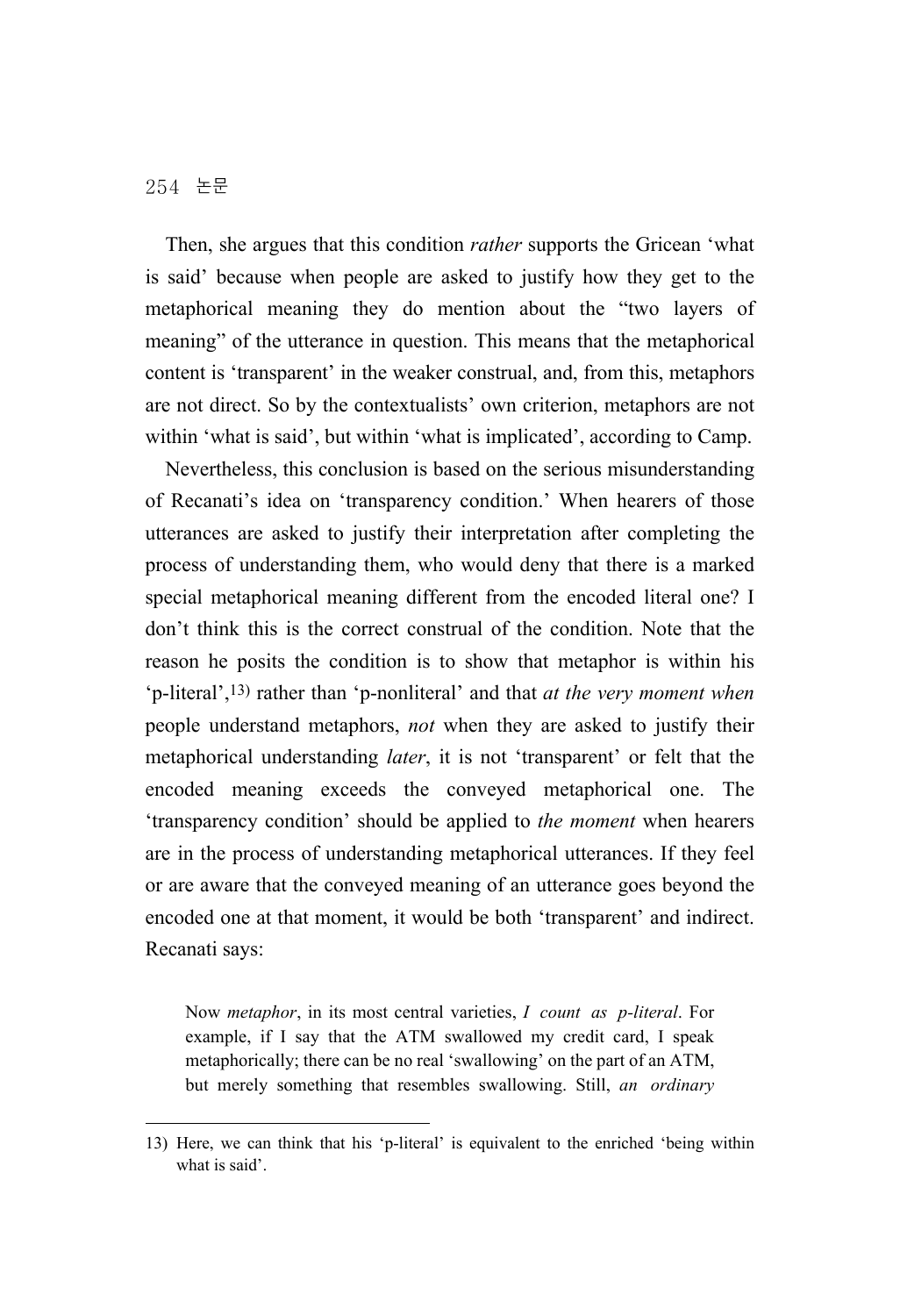*hearer readily understands what is said by such an utterance,* without going through a two-step procedure involving the prior computation of the 'literal' meaning of the utterance (whatever that may be) and a secondary inference to the actual meaning. (2001, p. 271, my emphasis)

This passage just follows the one on the transparency condition. The last sentence clearly indicates what his transparency condition means. It follows that her argument is not convincing at all.

Camp (2006, p. 290), again, takes issue with poetic metaphors, which seem to make the transparency condition even on the correct construal problematic. I think she is right on this. So the criterion defended here can be used to distinguish the two kinds of metaphor: simply, if a metaphor is 'transparent' on the correct construal, it is derivative whereas if one is not, it is non-derivative.

## 3. On her third argument against 'what is said' as the vehicle for implicature

According to Camp, the third criterion is that if an interpretation of an utterance functions as an input for the other further interpretations, it is within 'what is said.' Above all, stating the criterion in this way is misleading since what contextualists such as Bezuidenhout (2001) want to establish with this criterion is that metaphorical meaning comes *first* and so can function as a premise for further implicatures, not that *any* interpretation that can function as an input for other ones is within 'what is said'. Without this restriction, it can be refuted very easily, for it is too obvious that global conversational implicatures can function as an input for further implicatures. So the way we should see the criterion must be that it is not an independent one but an *additional piece of evidence for* the point that metaphorical interpretation comes first, or is 'direct', which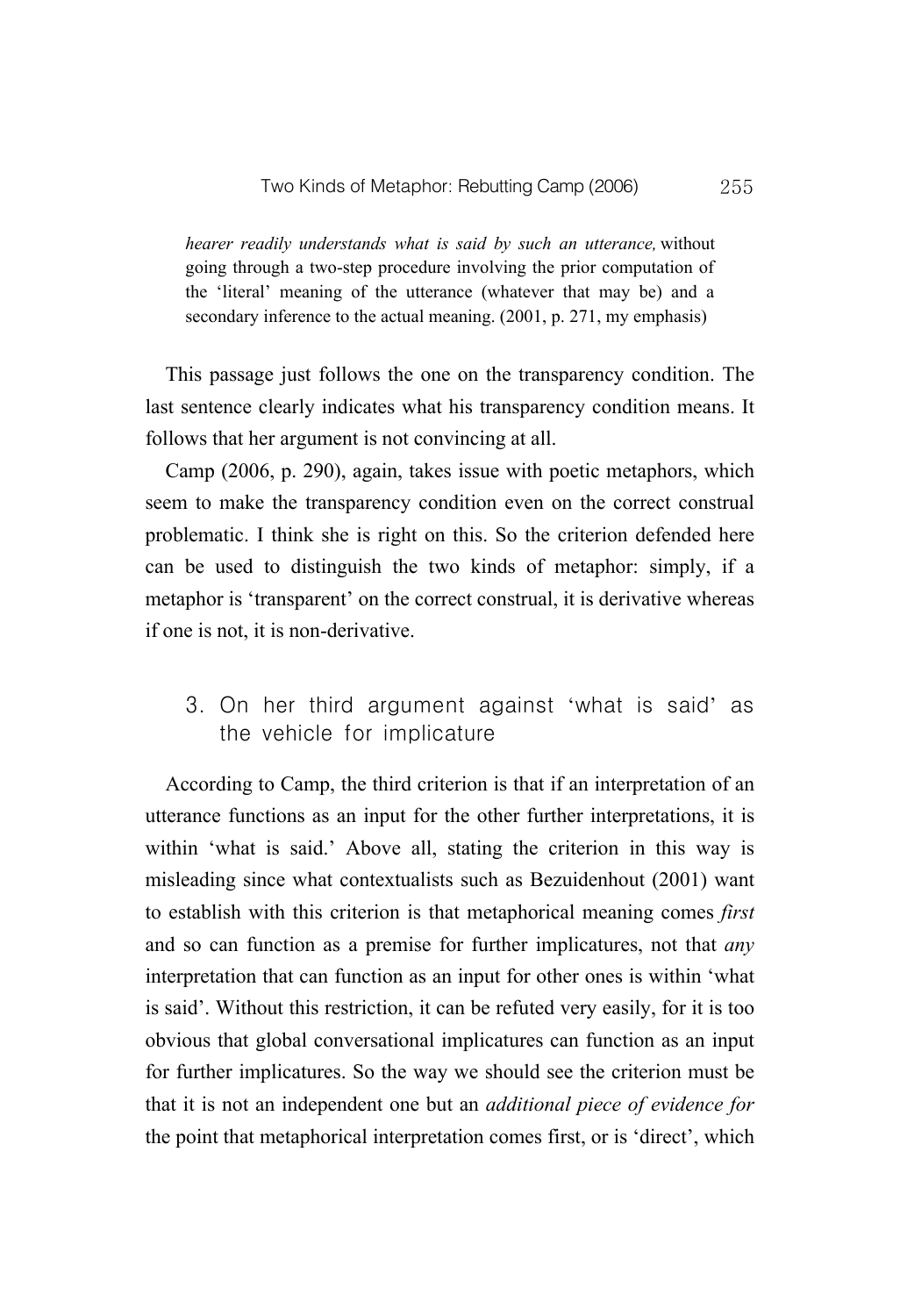is argued in the second criterion. Let me elaborate on how this makes her argument unsuccessful. Consider the following utterance.

(10) She's the Taj Mahal.

Camp agrees with Bezuidenhout that if (10) is uttered in an appropriate context in an ironical way, the ironical interpretation is 'conditioned upon'14) the metaphorical one. That is, the metaphorical interpretation is in the scope of the ironical one. Contextualists argue from this that metaphors are more 'direct' than the other interpretations. Camp finds a good explanation of this order of interpretation, saying:

Why should the order of interpretation be fixed in this way? I find a suggestion of Josef Stern's (2000, p.237) appealing: *metaphor operates on expressions to determine propositional contents*, *while irony operates on propositional contents to determine new contents*. … If we grant that the interpretation of metaphor operates on expressions and that of irony on contents, then we can see why the order of interpretation should be fixed as it is: *all word-based interpretation should ideally be completed before content-based interpretation begins*. (2006, p. 292 my emphasis)

As you can see in this quote, accepting Stern's explanation, she makes sense of the reason the specific order of interpretation exists. The reason is that metaphor is a word-based interpretation and, only after that, other content-based interpretations begin. In other words, without the content of the parts (words) of the sentence uttered being determined, no proposition expressed by the sentence would be determined, and no further reasoning based on the utterance could begin. Then, she wonders how the very existence of the two stages of interpretation could support the 'strong'

<sup>14)</sup> p. 291, Camp (2006)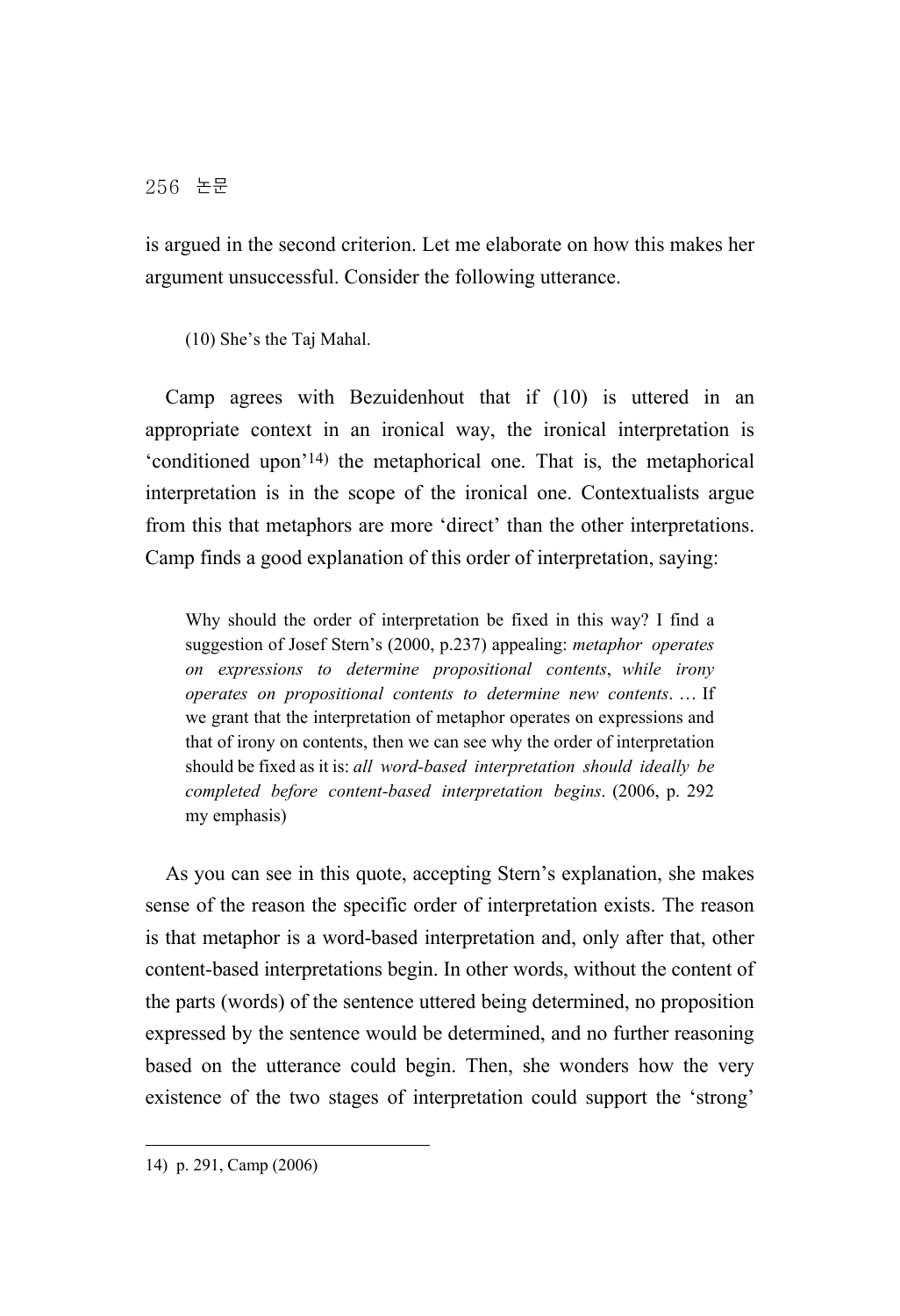contextualists' position on metaphor. She presents a counterexample:

(11) George's elocutionary style has been subjected to the most rigorous refinement by sustained exposure to the very best company.

She argues that in (11) by using the elevated expression 'the very best', the speaker implicates that the kind of company is upper-class, elegant people, and by 'rigorous refinement' she implicates a kind of dinner parties where George has learnt erudite *bon mots*. If (11) is uttered in an ironical way, their implicatures are in the scope of the ironical interpretation. That is, in the ironical one, the expressions implicate the opposite meaning of the first implicatures. Analogously with (10), in (11), only after the word-based interpretations finishes, the content-based one begins. Let us see how this is considered as a counterexample by Camp: the word-based interpretations in (11) are implicatures that contextualists never accept as being within 'what is said,' so even if we grant that metaphor is a word-based interpretation, it is not established that it belongs to 'what is said' Schematically, this situation can be illustrated in (12):

| (12) |             |              | word-based interpretation $\rightarrow$ content-based interpretation |
|------|-------------|--------------|----------------------------------------------------------------------|
|      | In $(10)$ , | metaphor     | $\rightarrow$ 1rony                                                  |
|      | In $(11)$ , | implicatures | $\rightarrow$ 1rony                                                  |

For (11) to be a real counterexample, it should be the case that Stern or contextualists accept that *any* word-based interpretations belong to 'what is said'. But she didn't justify it. I do not think contextualists have that assumption. Rather, they should support the following picture:

| (13) | word-based interpretation<br>$\rightarrow$                               | content-based interpretation |              |
|------|--------------------------------------------------------------------------|------------------------------|--------------|
|      | In $(10)$ , metaphors contributing to 'what is said'                     | $\rightarrow$                | <i>irony</i> |
|      | In (11), implicatures derived from 'what is said' by words $\rightarrow$ |                              | irony        |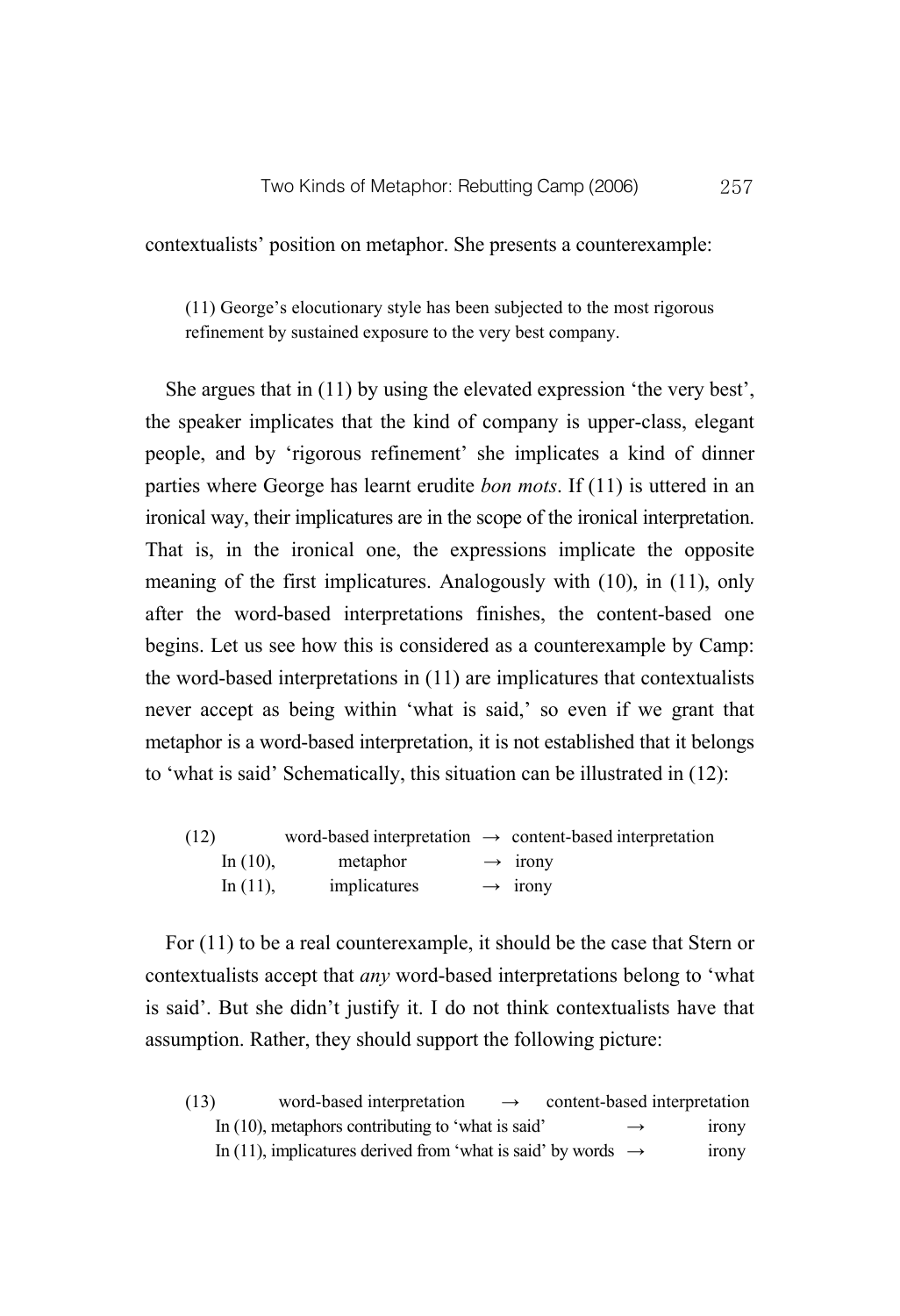As I said in the beginning of this section, that contextualists have this picture is justified by both the second criterion, by which they argue that metaphors belong to 'what is said,' and the fact that they definitely don't think those word-based implicatures generated by (11) belong to 'what is said'. If we assume that they are consistent when arguing for those two criteria, they must have the picture of (13).

And you can easily see that this criterion when combined with the second one can be used to confirm that non-derivative metaphors can serve as a *starting* premise for deriving further implicatures. Of course, derivative ones can function as a non-starting premise for further implicatures.

## 4. On her final argument against 'what is said' as what is available for explicit response

The final criterion is that the content to which we can agree or disagree in a discourse is always within 'what is said.' For instance, in (9), A and C are agreeing and disagreeing to the metaphorical content of B's utterance, not its literal meaning; hence, metaphor belongs to 'what is said'. Against this, Camp shows that people can agree or disagree not only to metaphors but also to other cases of implicatures, and concludes that the criterion is not appropriate for its purpose. Consider the following discourses in each of which the first utterance is ironically used:

- (14) A: Jane's really been a fine friend to me in these last few weeks.
	- B: Oh yes, she sure has: just the sort of ally and boon companion that we all dream of.
- (15) A: All the brilliant theorists must have gone to lunch.
	- B: No they haven't; they're all just too lazy to come to work in the morning.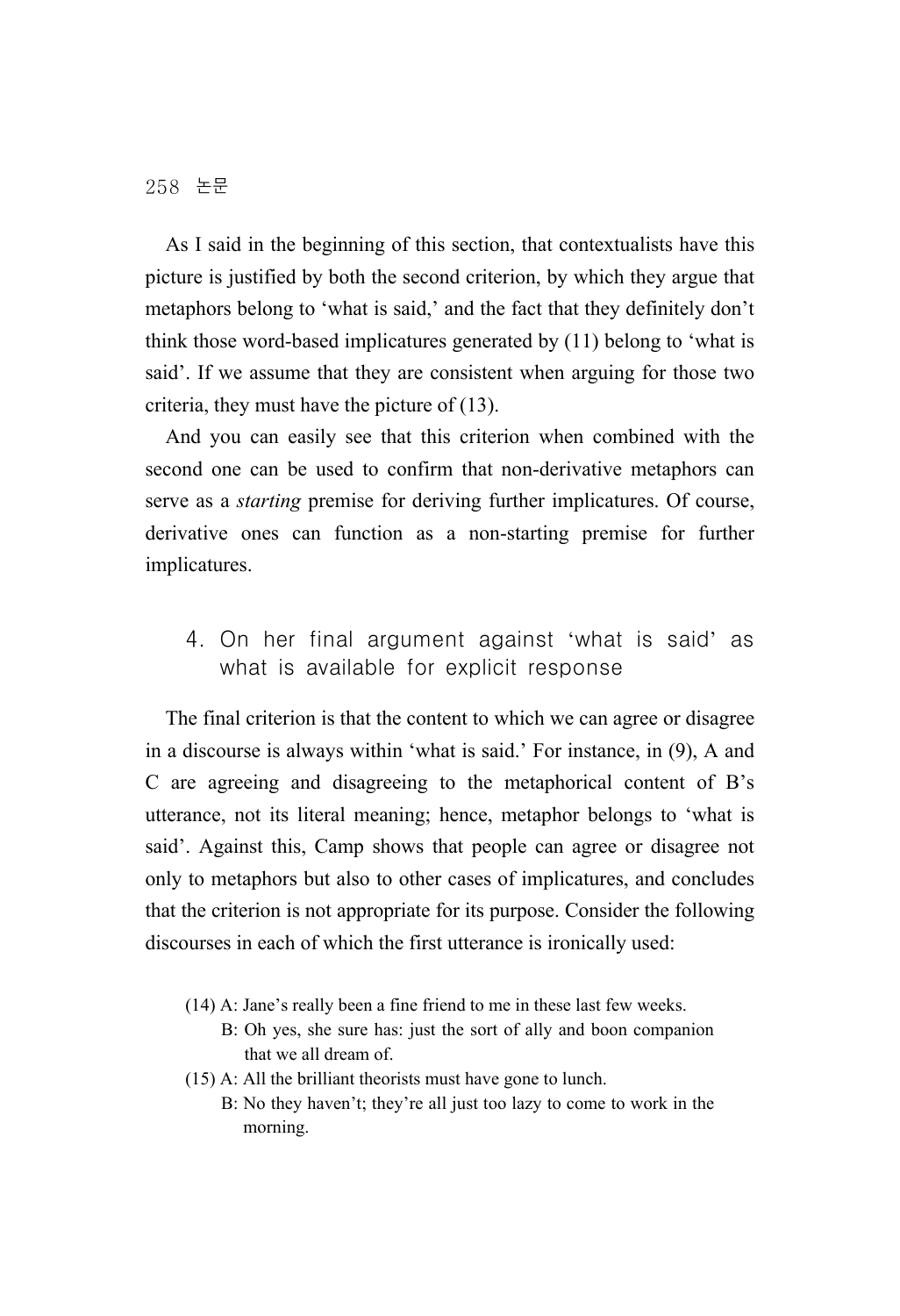Camp pushes us to note that in these discourses people can reply to even ironical interpretations in the same way as to metaphorical ones, and argues that the criterion doesn't work since irony is definitely a case that contextualists also think of as being within 'what is implicated'.

However, notice that it hasn't yet established her original purpose that the criterion rather supports the Gricean classification of metaphor as belonging to 'what is implicated'. In other words, even if the criterion subsumes the cases of implicatures, it never follows that *any* content to which we agree or disagree is an implicature since obviously, we usually agree or disagree to uncontroversial instances of 'what is said'. So it is possible that some metaphors belong to 'what is said'. From the viewpoint of the two-kinds-of-metaphor, we need to examine whether the criterion can be used to distinguish between the kinds. If it works, it follows that Camp's purpose isn't achieved since there are metaphors that belong to 'what is said'. The conclusion is that the criterion can function to distinguish the two kinds of metaphor. The argument is as follows. For ordinary metaphors such as that of B's utterance in (9), it is accepted that they can be agreed or disagreed. On the contrary, consider this possible but odd discourse:

- (16) A: Do you agree to this sentence 'The hourglass whispers to the lion's paw' in this poem?
	- B: ... What do you mean by it? I can't get it.

It appears that B cannot agree or disagree at all to the poetic metaphorical sentence even with the recognition that it is intended to mean a metaphorical content. The criterion shows that there *are* metaphors to which we cannot agree or disagree, and, as expected, those metaphors to which we can agree or disagree are non-derivative ones while those to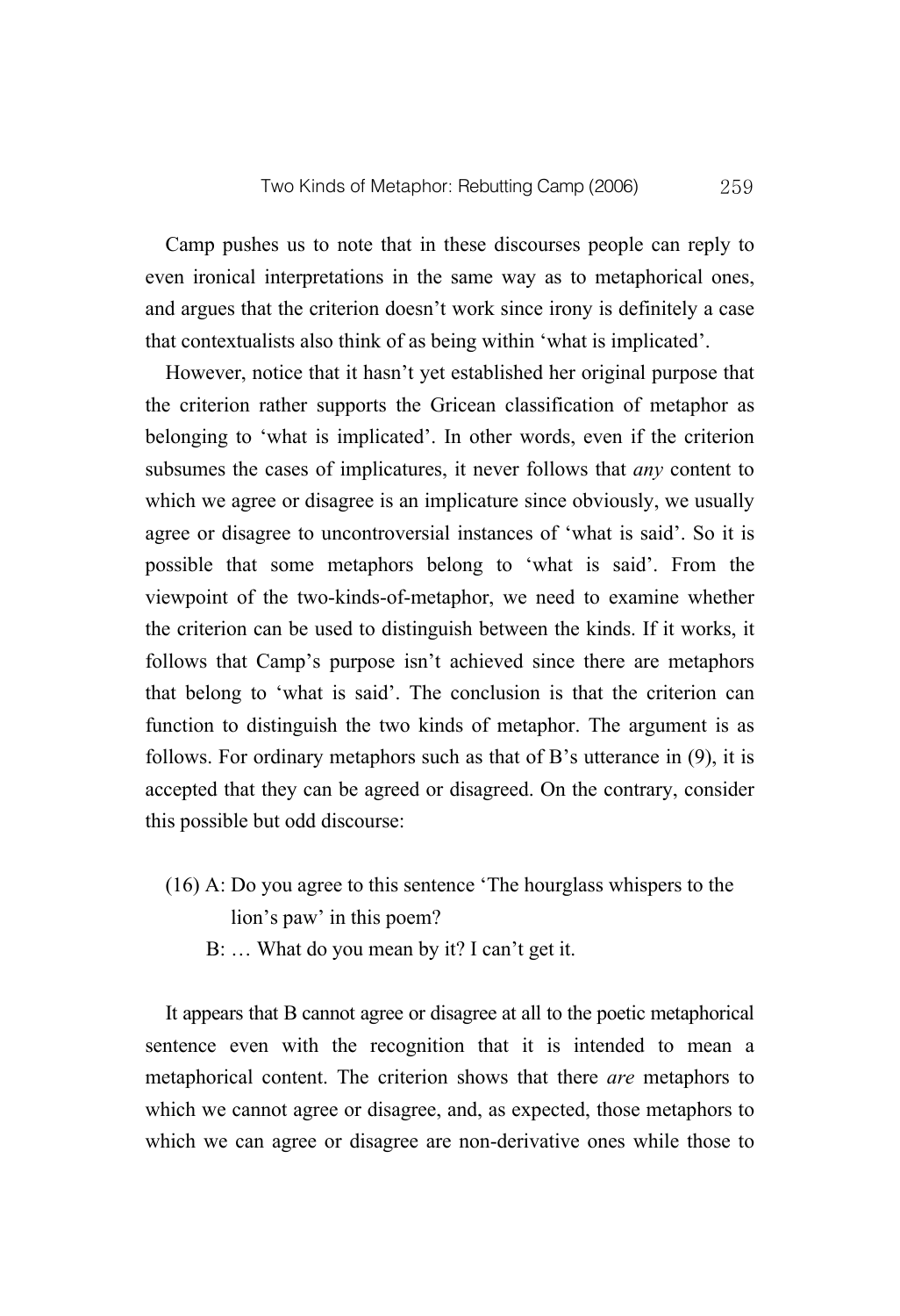which we cannot are derivative ones.

## Ⅳ. Conclusion

I hope that I have established the 'weak' contextualist thesis that there are two kinds of metaphor: derivative and non-derivative ones. The former belongs to the implicit part of speaker's meaning, conforming to the traditional position. The latter contributes to the explicit part, in accordance with the 'strong' contextualist position. The thesis is supported first by the most powerful criterion, the 'embedding test'. Then I have explained what basic characteristics are responsible for each kind of metaphor. In the second half of the paper, from the perspective of the two-kinds-of-metaphor, I argue against the arguments of Camp (2006). In the course, the four other criteria by which we can distinguish the two kinds of metaphor are saved. Therefore, the five criteria in total consistently support the existence of two kinds of metaphor. From this consideration, I conclude that the 'weak' thesis is the case.

투 고 일: 2013. 07. 16. 심사완료일: 2013. 08. 04. 게재확정일: 2013. 08. 05.

정지문 서울대학교 철학과 서양 철학 석사 과정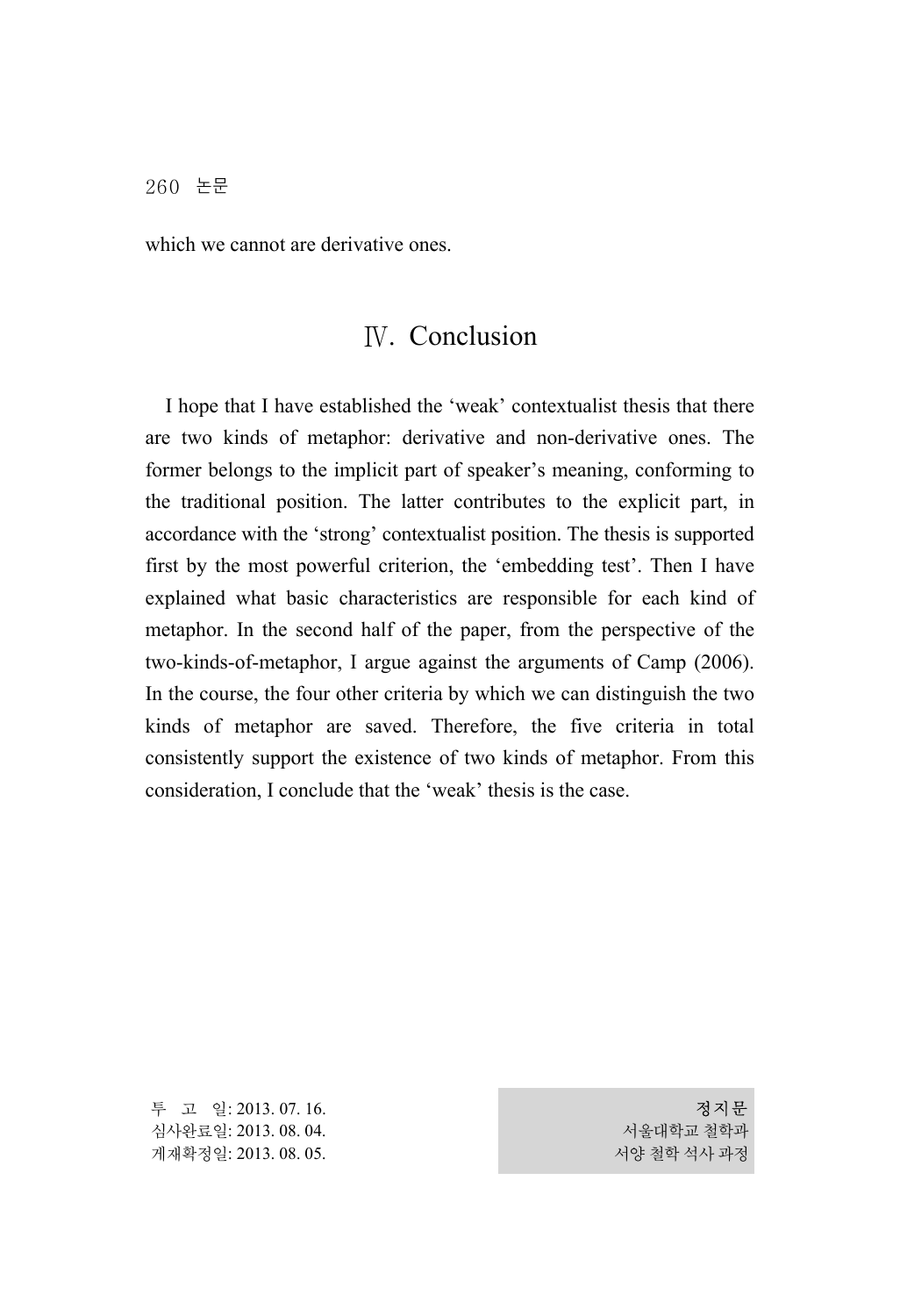## References

- Bezuidenhout, A. 2001. "Metaphor and what is said: a defense of a direct expression view of metaphor" *Midwest Studies in Philosophy*, 25: 156-186.
- Camp, E. 2006. "Contextualism, metaphor, and what is said" *Mind and Language*, 21: 280-309.
- Carston, R. 1988/91. "Implicature, explicature and truth-theoretic semantics" In Kempson, R. (ed.) 1988, 155-81; reprinted in Davis, S. (ed.) 1991, 33-51; reprinted in Kasher, A. (ed.) 1998, *Pragmatics: Critical Concepts*, vol. 4, 436-64. London and New York: Routledge.
- Carston, R. 2002. *Thoughts and Utterances: The Pragmatics of Explicit Communication*. Oxford: Blackwell.
- Carston, R. 2010. "Metaphor: ad hoc concepts, literal meaning and mental images" *Proceedings of the Aristotelian Society* 110(3), 295-321
- Grice, H. P. 1989. *Studies in the Way of Words*. Harvard University Press.
- Martinich, A. 1984. "A theory for metaphor" In Martinich, A. (ed) *Philosophy of Language*, 447-458
- Recanati, F. 1989/91. "The pragmatics of what is said" *Mind and Language* 4: 295-329.
- Recanati, F. 2001. "Literal/nonliteral" *Midwest Studies in Philosophy* 25: 264-274.
- Recanati, F. 2004. *Literal Meaning*. Cambridge: Cambridge University Press.
- Searle, J. 1979. "Metaphor" In *Expression and Meaning: Studies in the Theory of Speech Acts*. Cambridge: Cambridge University Press.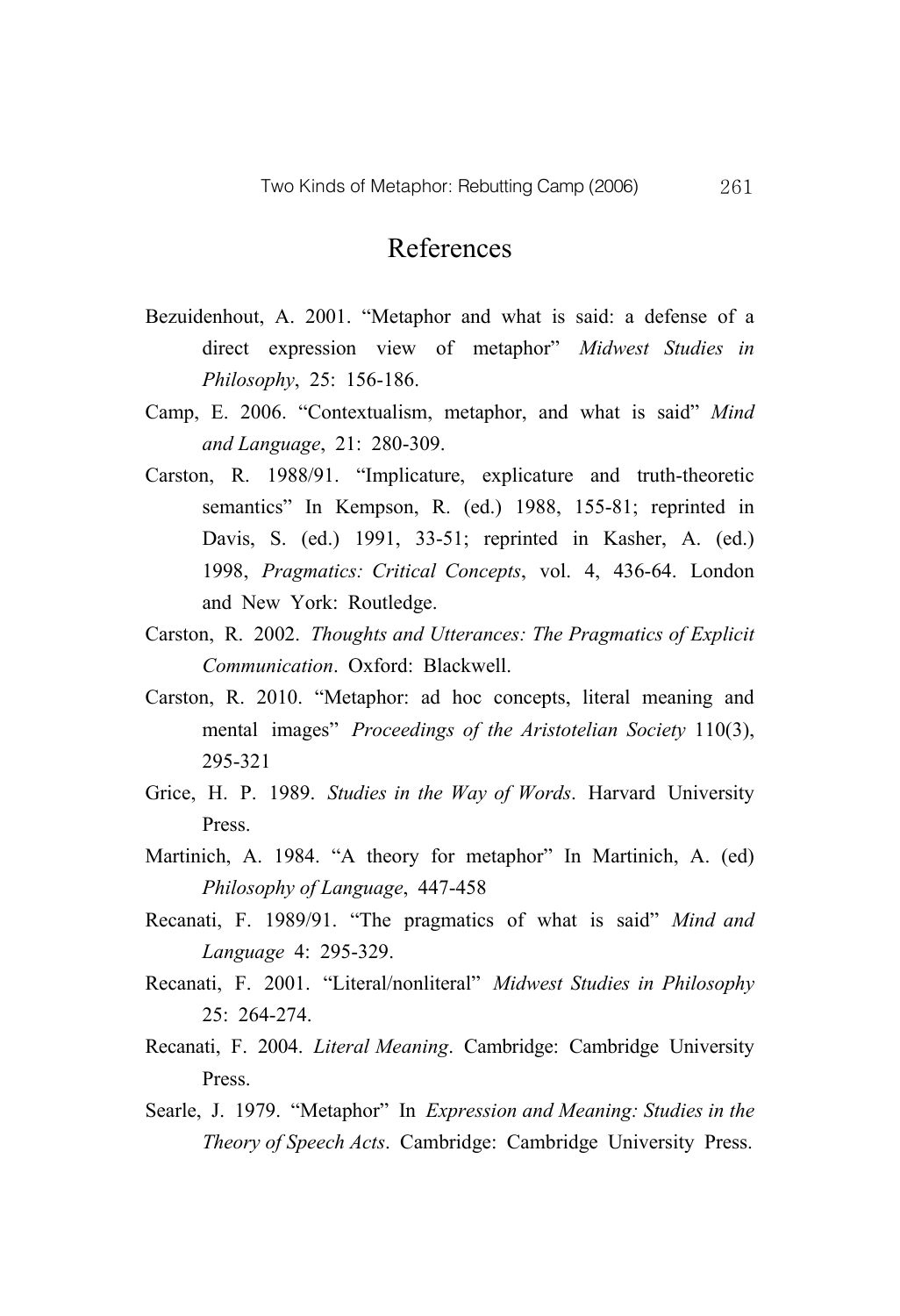- Sperber, D. and Wilson, D. 2006. "A deflationary account of metaphor" *UCL Working Papers in Linguistics* 18: 171-203.
- Stern, J. 2000. *Metaphor in Context*. Cambridge, MA: MIT Press